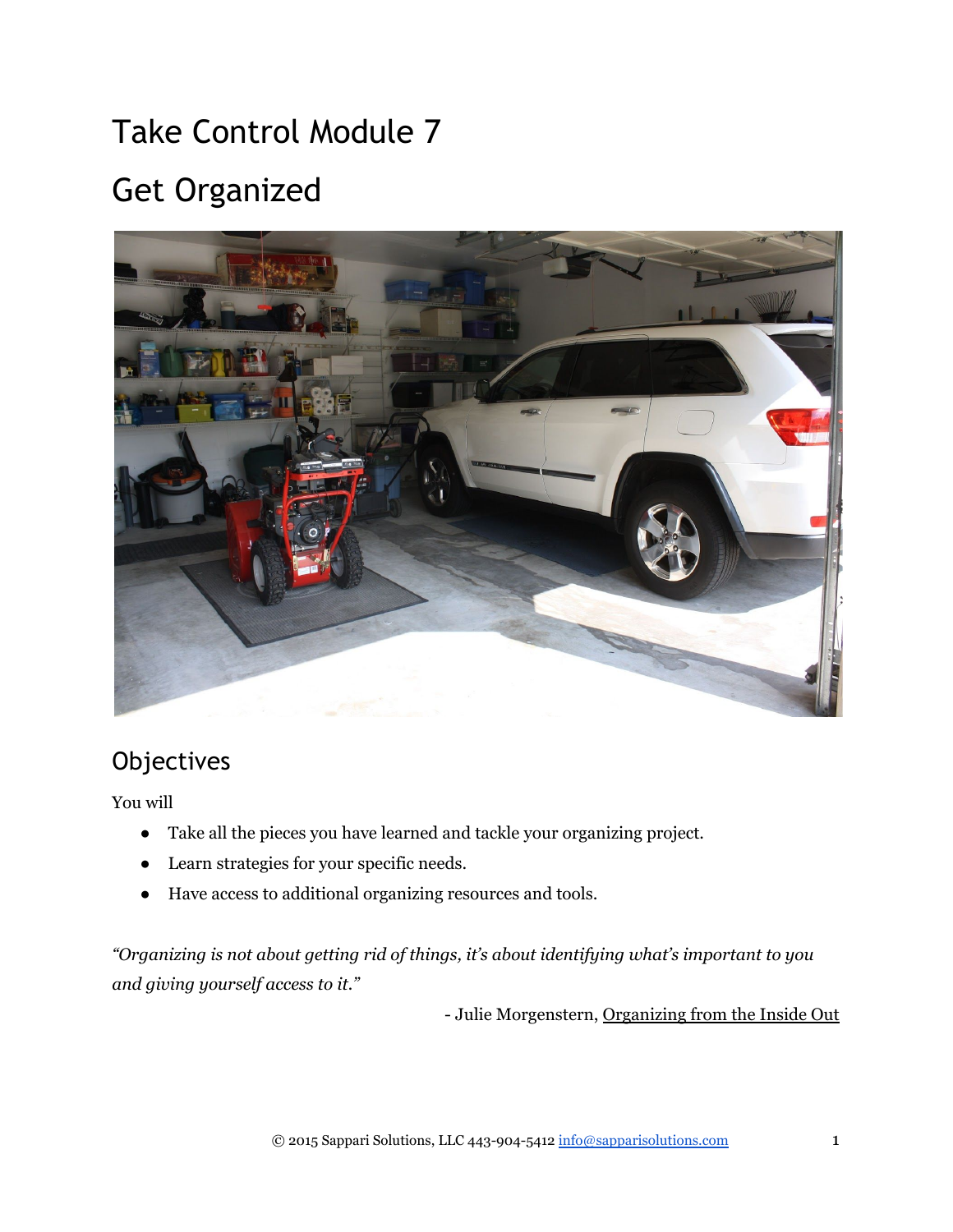# Instruction

Jane Hall, professional organizer with Sappari Solutions, says that organized people are lazy. They will do just about anything to not have to do a task again or have it take longer than absolutely necessary. It is true! On the flip side of that, I have yet to meet a truly 'lazy' disorganized person. The first, and most obvious, reason is that disorganized people are always busy looking for things, creating and recreating projects and running errands. The second, possibly less obvious reason is that often times these folks are extremely giving of themselves, their time, their money and their energy. These gifts that they give take priority over using their time to get organized. Ironically, if they put a few simple organizing systems into place they could both slow down the pace and even give MORE! Crazy, I know!

Organizing is not rocket science but it doesn't come naturally to everyone. What follows are a few foundational concepts that you need to know in order to take control of your stuff, time, and thoughts.

### **Foundational Organizing Concepts ‐ An Overview**

- 1. Make a plan
- 2. Let go of the excess
- 3. Group like items
- 4. Refine your items & choose favorites
- 5. Develop your system & Assign a home
- 6. Install your system

## **Foundational Organizing Concepts Defined**

#### **1 Make A Plan**

You are ready with your plan from Module 6, having compiled all of the components in the previous sections into one area. Making a plan ensures your success because you know where you are going and how you are going to get there. Benjamin Franklin supposedly said, "If you fail to plan, you are planning to fail."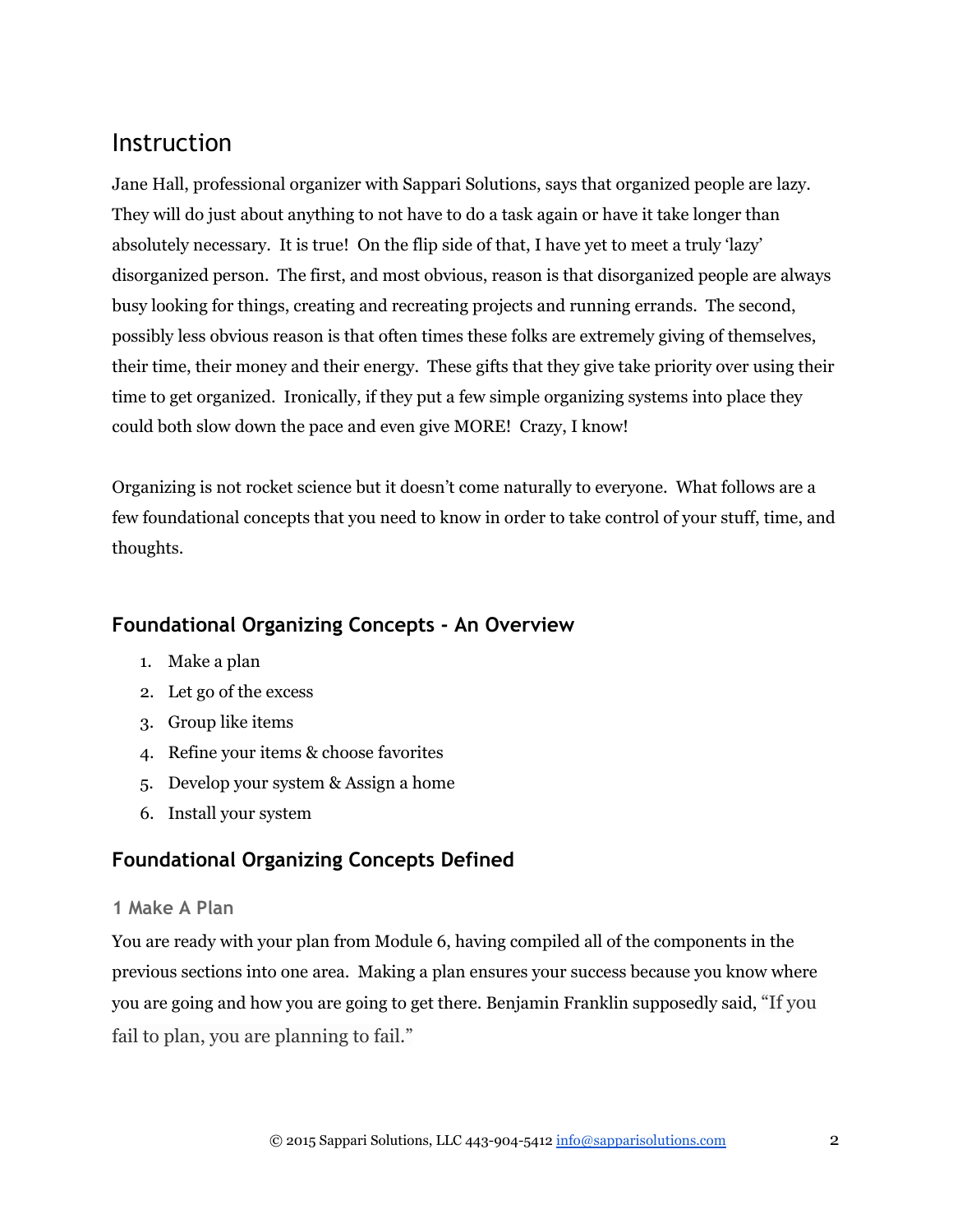#### **2 Let Go of the Excess**

This step is so important that we started with paring down before moving to organizing. Why? Because you will spin your wheels and waste your time organizing what you are not going to keep in the end. The [FlyLady](http://www.flylady.net/) says, "You can't organize clutter." You've got this. Modules 1, 2, 4 and 6 all covered topics having to do with clutter and letting it go. If you need a refresher, head back to these sections to go over these topics again.

#### **Foundational Organizing Concepts New!**

#### **3 Group like items**

Grouping items together in a space can reveal what you have been using that space for and may change your perceived purpose of that area. In addition, when you group items, you can see where there are too many or too few of a particular item. Last, once items are grouped you can determine more easily where to put those items based on how much space they will need. Never buy containers before this step! You may buy more than you need, and the wrong sizes.

#### **4 Refine your items & choose favorites**

The clutter clearing you have engaged in so far has been what I would call a 'first level purge'. You were sloughing off the easy stuff: the items that you haven't been using, the trash, the extra stuff that is just getting in your way, the items that belonged to someone else or somewhere else. Now that you have all the items together that you think you want to keep, you can determine if they fit in the space you have. One of my favorite ways to refine the items is to 'play favorites'. If you have a one hundred books and only space for fifty on the shelf then pick your fifty favorites. If you come up with sixty favorite books then make swaps until you are down to just fifty. Pretend you are an expert in whatever item you are organizing: a fashion designer, a museum director, an art or movie critic; then refine your collection and pick only the best.

#### **5 Develop Your System & Assign A Home**

In Module 3, Define Your Goal, you wrote your own definition for 'organization.' Go back and review that definition now. For this section, we are going to define "being organized" as "things, time, and thoughts - have a home." If this is not true for you right now, take a deep breath, it will be.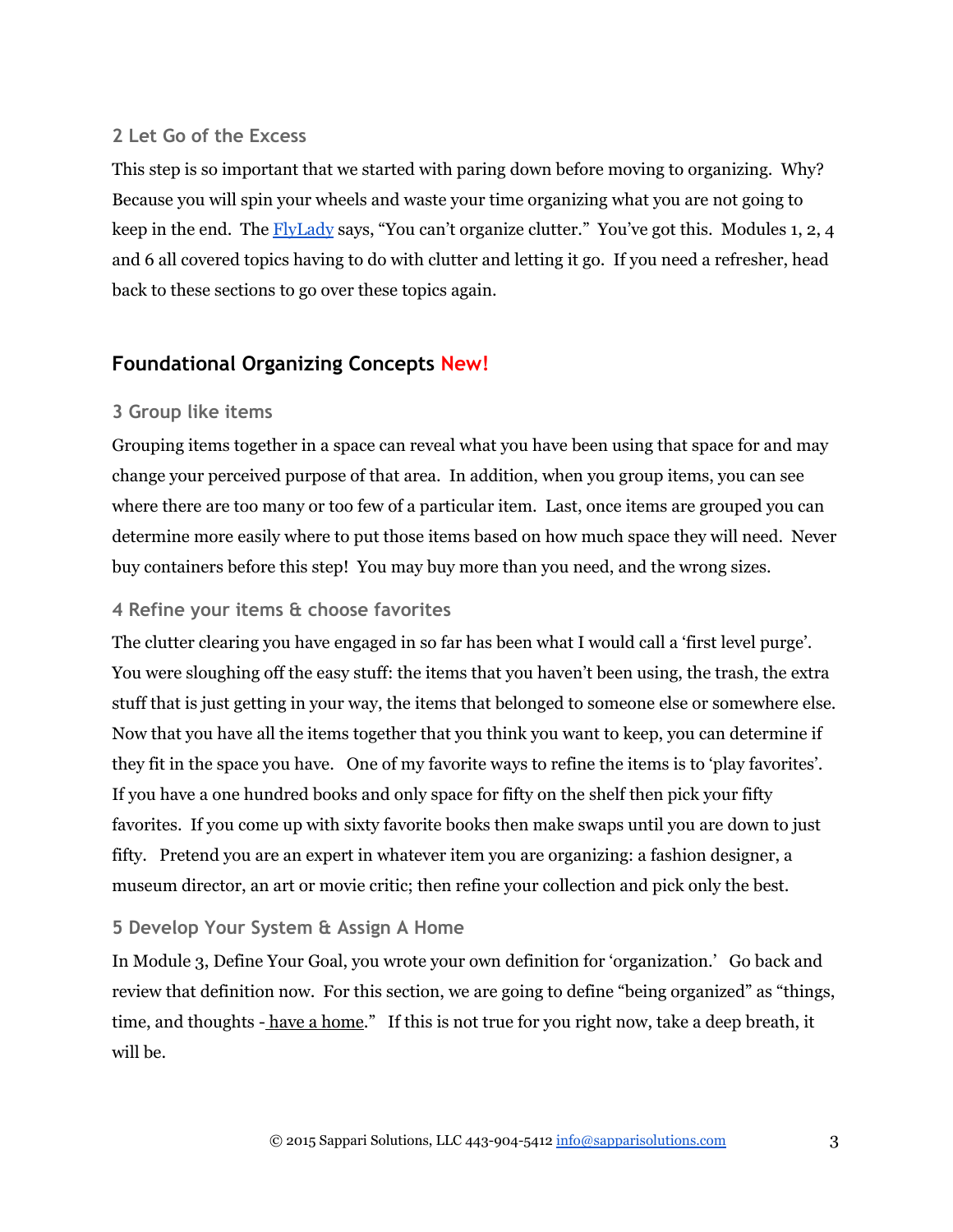When deciding on where your stuff should live consider using layers. When you assign a home to your items using layers, you define three levels based on how often you use an item.

What goes in each layer?

- What is your goal for this area or this item?
- Who will use the item?
- Where would you look? / Where should the item go?
- When do you use it?
- How frequently?

It is possible that the item will move around a bit until you settle into your system.



#### **1. Layer**  $1 - ACTION$  These are items that you

USE on a daily basis, weekly at least. They should be within arm's reach. Tops of counters, lowest cabinets, etc.

**2. Layer 2 – Reference** These are items that you use weekly or monthly, at least. These can be stored in higher cabinets, top shelves in closets, under bed, bookcases & filing cabinets.

**3. Layer 3 – Storage** These are items that you use yearly at most or never! Store in garage, back of closets, file boxes, out of the way.

Some of these items may "change stations" depending on the time of year, or family situation. Things like grilling supplies, sports equipment, pool towels, or folding chairs, may be used almost daily in the summer but need to go into storage over the winter. Designating a place for rotating items to live, while they are out of service, gives you a place to put them as soon as the season ends.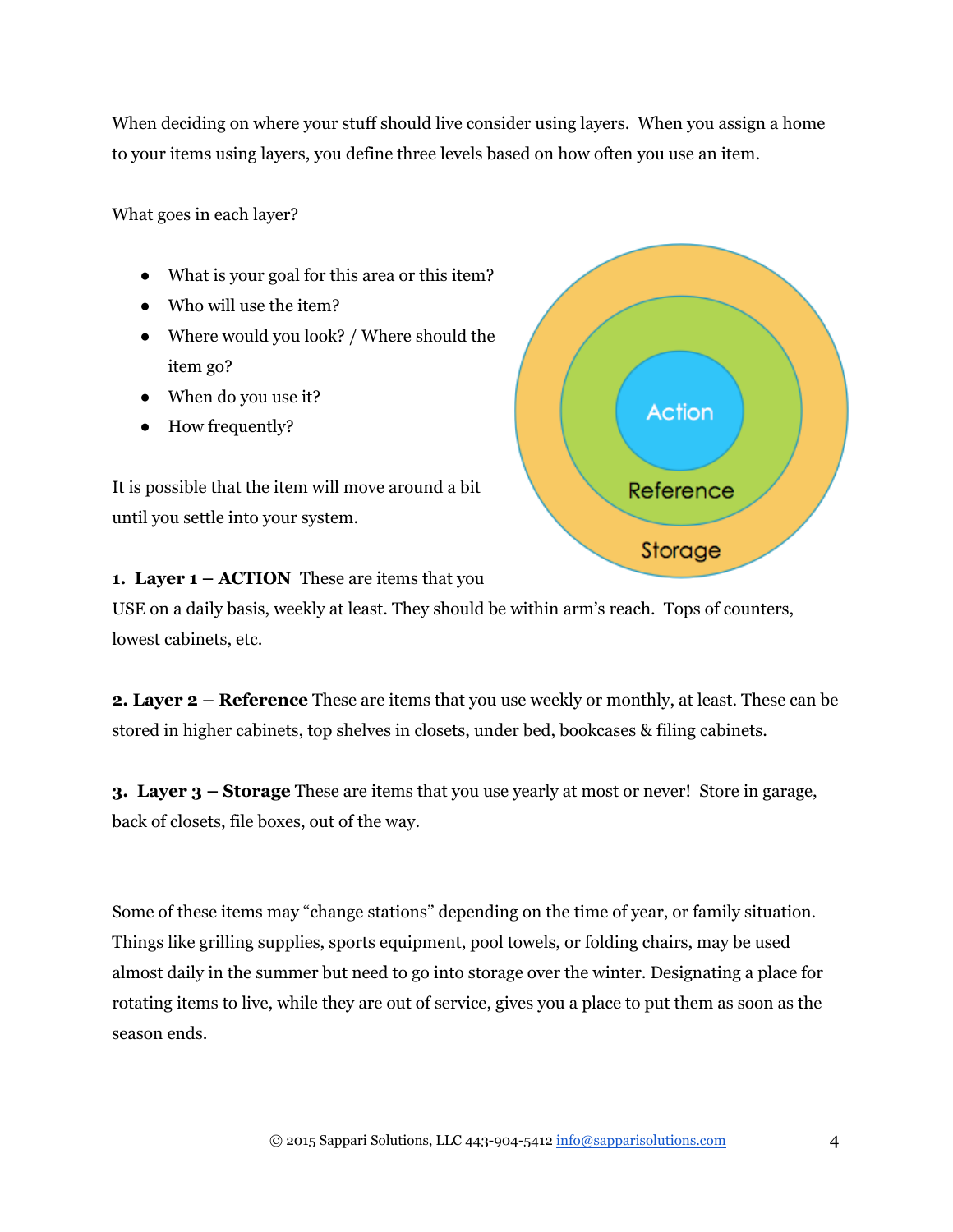# D**o**n'T Mi**X** Your *L*ay**e**rs**!**

Let's look at an example of organizing by layers in the kitchen:

| Layer         | What's In This Layer?                                                                                                                                                              | Where Does it Live?                                                                                                                 |
|---------------|------------------------------------------------------------------------------------------------------------------------------------------------------------------------------------|-------------------------------------------------------------------------------------------------------------------------------------|
| 1 - Action    | Everyday dishes and utensils<br>Coffee maker/tea kettle<br>Inbox for mail<br>Dishwashing supplies<br>Food storage<br><b>Toaster</b>                                                | Top drawers,<br>Cabinets just above the counter<br>tops,<br>Within arms reach<br>Countertops                                        |
| 2 - Reference | <b>Crock pot or Specialty Cookware</b><br><b>Mixer</b><br><b>Bread maker</b><br><b>Baking supplies</b><br><b>Vases</b><br><b>Cleaning supplies</b><br>Cookbooks                    | Lower cabinets<br><b>Higher Upper cabinets</b><br>Pantry handy to the kitchen                                                       |
| 3 - Storage   | <b>Turkey Roasting Pan &amp; Plate</b><br><b>Holiday dishes</b><br>Seasonal Supplies- Grilling,<br>picnic, etc. during the Winter<br>Party supplies- Fondue, trays,<br>punch bowl, | <b>Uppermost cabinets</b><br><b>Back of cabinet storage</b><br>Cabinets above the refrigerator<br>Pantry or designated storage area |

"…(Getting organized) means a *system* is in place. It's a system that you create and tweak as the demands of the moment and time dictate. Most of all, it's a system that you honor."

- Regina Leeds, The Complete Idiot's Guide to Decluttering

Zones are another system you may choose to utilize in conjunction with layers. When using 'zones' you assign activities to a specific area. In the kitchen you may have the following zones: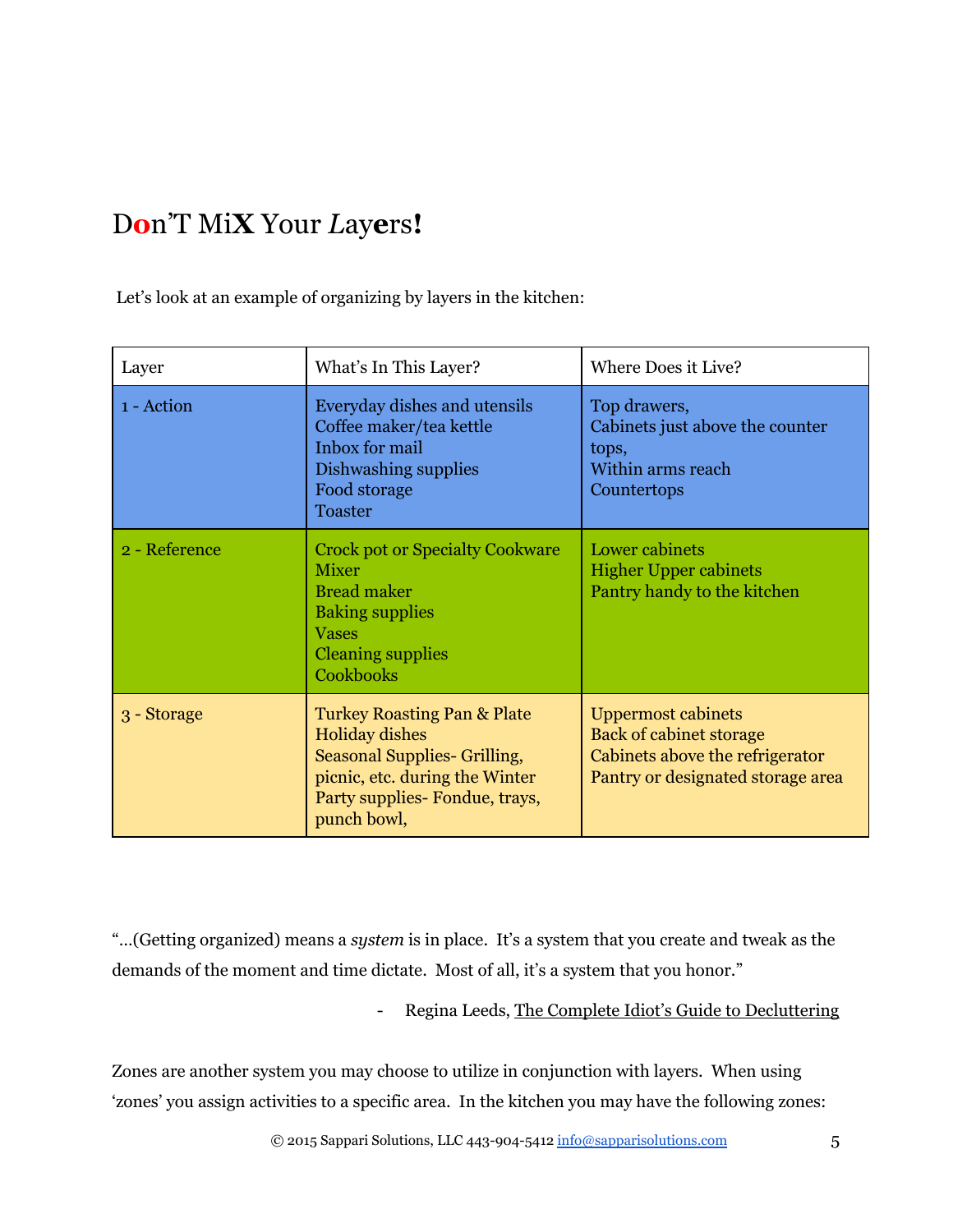cooking, baking, food prep, food storage, eating, dish washing, dish storage, etc. In a bedroom you may have: sleeping, dressing, reading. Be sure to compile all the items you need for each activity into that zone. This may mean you could have some duplicate items if they cross over zones.

#### **7 Install your system & lighting**

Now, you may purchase and install any items you need in your new system. This could mean shelf dividers in a kitchen or clothes closet; bookshelves in the living room; baskets for toys in the playroom. Be sure to MEASURE your area and the stuff you are trying to contain. It is no fun to come home ready to put your great new system into place only to find out it does not fit.

Lighting is a very important piece of your organizing puzzle. Surprisingly, it can make or break your system. If you need more lighting in an area that does not have outlets, consider battery operated lights.

Label your system. Labeling means that you can easily find items and return them home when you are finished using them. Labeling also allows for others to participate in using your new system.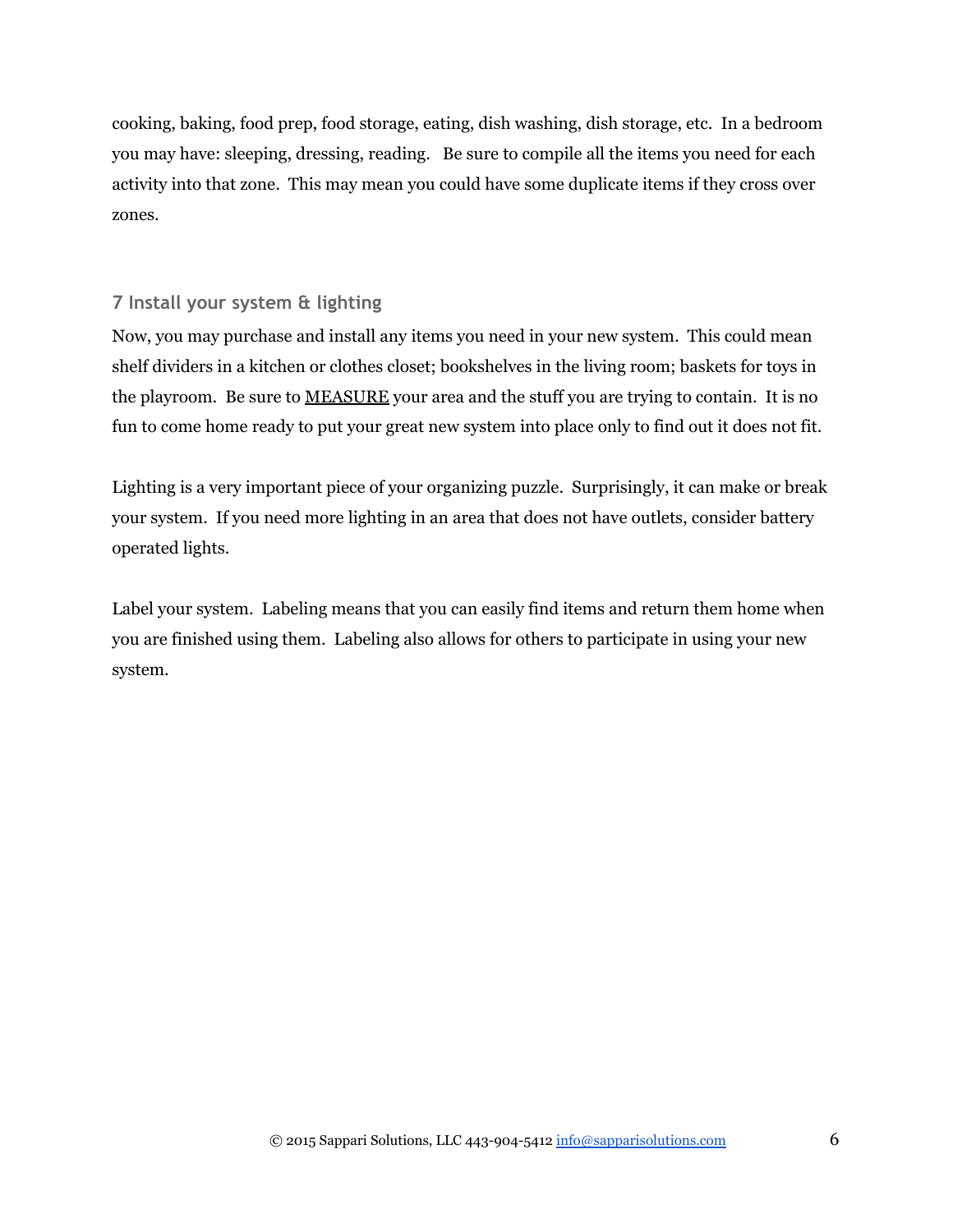# Organizing By Area

What follows are articles and vignettes to help you tackle specific areas in your organizing project. Read them all or just pick and choose the ones that apply to you.

| Area                  | <b>Article</b>                                                                                              | Page                              |
|-----------------------|-------------------------------------------------------------------------------------------------------------|-----------------------------------|
| Bedroom               | <b>Organizing In the Bedroom</b><br><b>Make-Over Your Closet</b>                                            | 8<br>20                           |
| Office                | Digital Organization<br><b>Tackling Paper Clutter</b><br><b>New Year's Resolution: Get Office Organized</b> | $\overline{9}$<br>10<br><u>12</u> |
| Kitchen               | <b>Sort Your Spices from A to Neat!</b>                                                                     | <b>15</b>                         |
| <b>Storage Spaces</b> | <b>Skeletons In Your Closet</b><br><b>Make-Over Your Closet</b>                                             | <u>17</u><br>20                   |
| Kids                  | <b>Cutting the Clutter with Kids</b>                                                                        | 22                                |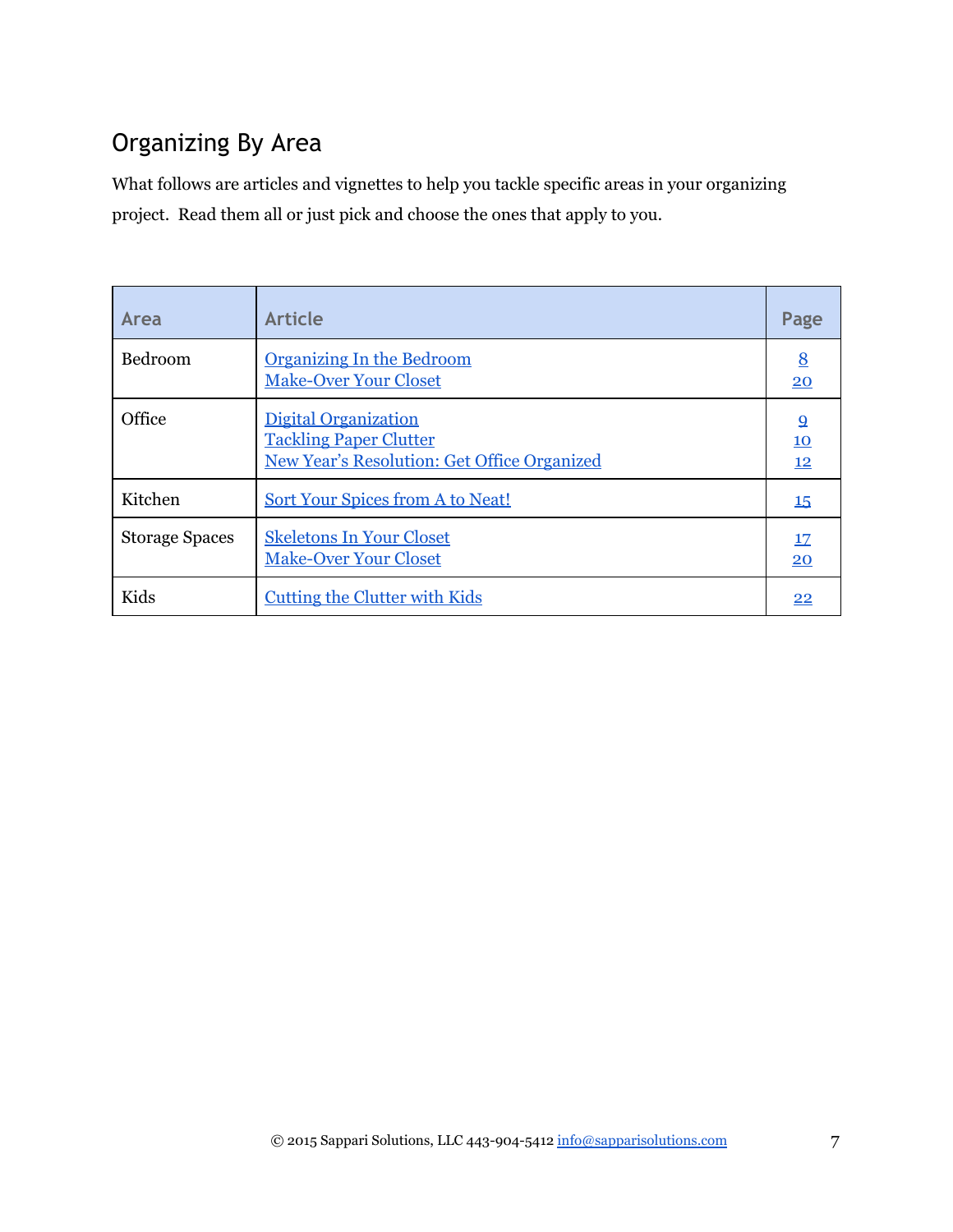### <span id="page-7-0"></span>**Bedroom ‐ Organizing in the Bedroom**

Organizing in the bedroom is one of my top four favorite places to start. The benefits of organizing in this area are:

- you sleep better when you are not surrounded by clutter and have a comfortable place to rest,
- you are prepared for the day when you can access the clothes you need and they are clean and ready,
- and you have a sanctuary, a place to retreat either alone or with your partner.

All of the above allows you to have a more positive daily experience and to be ready and productive in whatever activities you wish to pursue.

In the bedroom you have zones related to sleeping, reading or quiet activities, dressing and clothes storage. Do not allow your bedroom to be a storage place for all the things you do not wish company to see! Other than items stored in this room that do not belong; books and clothes are often the biggest issues and items that need to be handled in the bedroom. Be sure to have a bedside table, bookcase or other piece of furniture to hold your quiet activities. Your items should all fit into this space. Follow the tips below to get a better handle on your clothes:

#### **Clothes Closets**

- Group like items
- Hang pants on the top rung (they are uniform in size when folded over a hanger) and shirts on the bottom. You will then have space on a shelf in between.
- Short bookcases work great for shoes especially if they do not have a back.
- What categories will you sort your clothing into? Consider seasonal, type (pants, shirts, dresses, etc) whole outfits, color.
- Use a rotational system for seasonal clothing or even clothes you are 'in between' sizing in wearing
- Use a portable clothing rack to sort your clothing as you are going through this process. You'll be able to better see what you have.
- Check out [The Project 333](http://theproject333.com/) for ideas on how to build a capsule wardrobe.

Remember the fewer clothes you have, the fewer clothes you have to wash, store and maintain! And you will reduce your 'what do I wear' conundrums!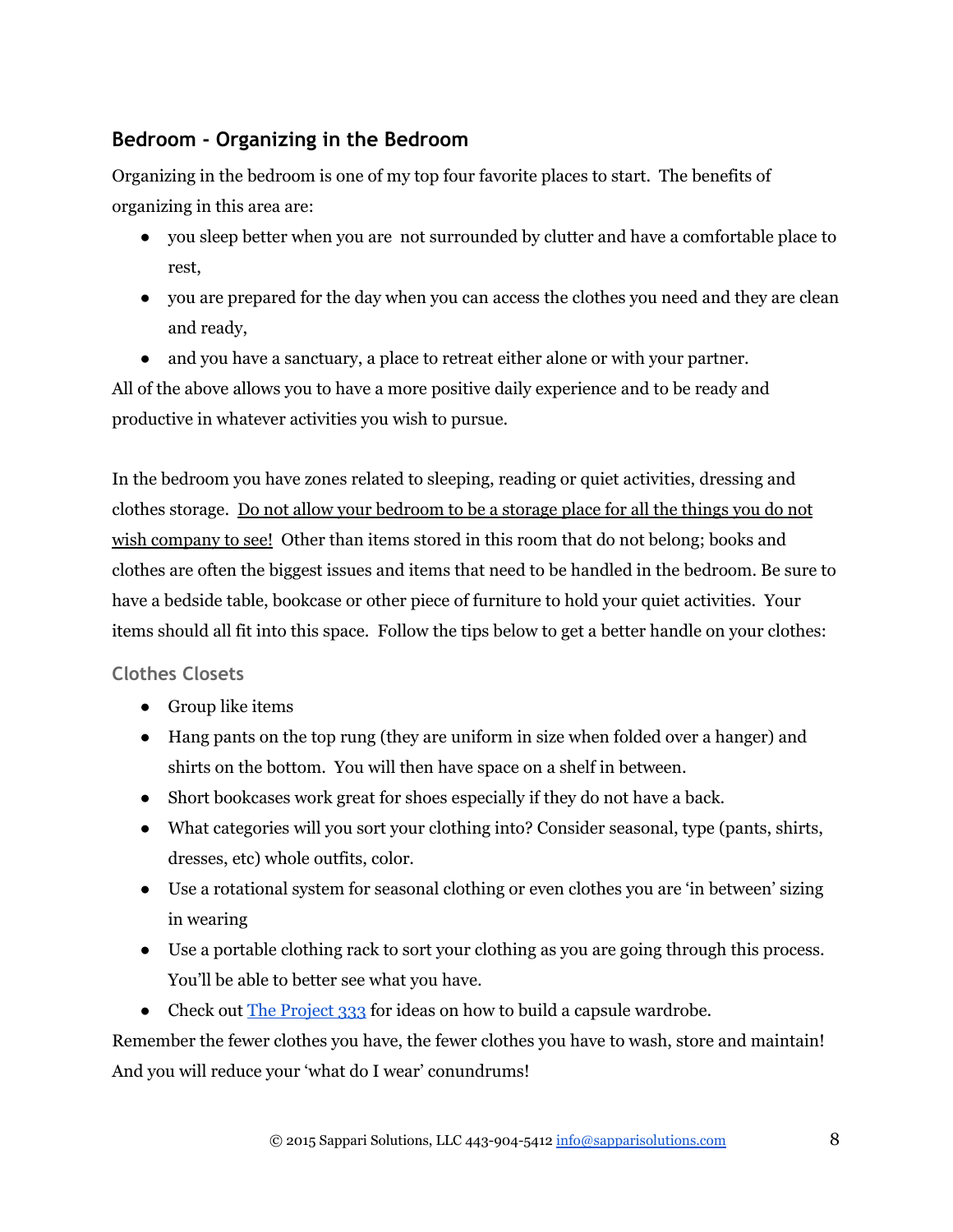#### **Office**

#### <span id="page-8-0"></span>**Digital Organization**

Try to go to your email at least once a day. Sort through it just as you do your paper mail. Junk the things that you know you don't need to look at, and organize what is left by creating folders or labels. Spend time answering the emails that you need to get to, and try not to leave anything in the inbox for more than a couple of days. If you are on a large number of mailing lists, spend a little extra time unsubscribing and after a while there won't be as much to work through.

In the same way, the files and folders that we squirrel away in our hard drives can become a problem if we never spend anytime attending to what we have there.

Too many items can eventually slow the computer down, and there is always the potential for a crash that can destroy a lot of hard work and personal information. Go through your documents occasionally and get rid of anything that is no longer relevant or necessary. Backup the things that you need to keep on an external drive or an online backup system.

Pictures saved electronically are a joy forever, but only if they are safe from digital destruction. They are large and can add up faster, especially if you are an avid photographer and take many, high quality photos. It might be a good idea to buy an external drive just for photos. They are secure, can't be accessed by anyone on the internet, and they are protected in the event of a crash. You can leave copies of anything that you want to work on in the computer, but you will have your originals somewhere else for safekeeping.

Just a few things to keep in mind as the time for filing taxes approaches. It is always better to be able to find what we need, when we need it, and the electronic world is no exception.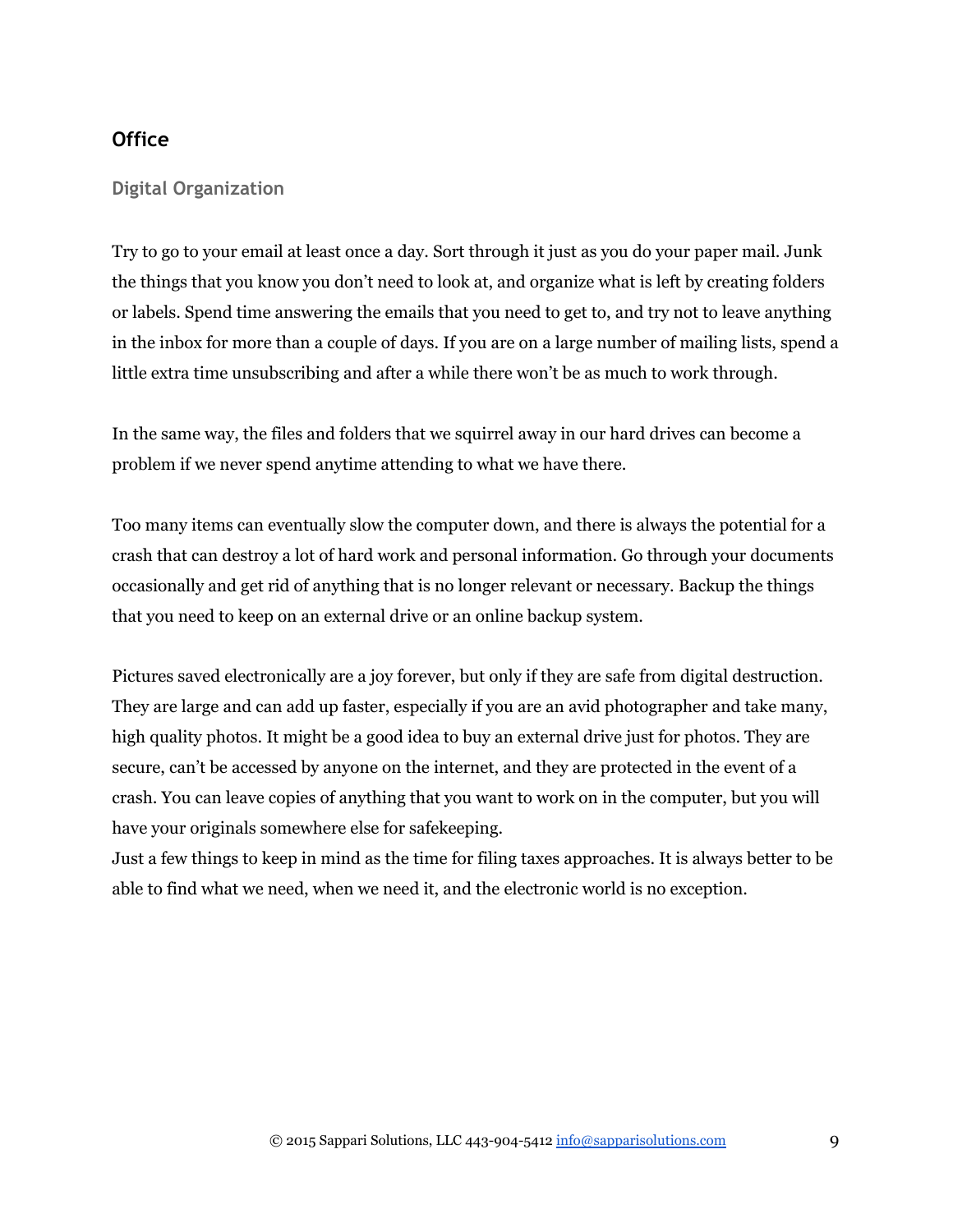#### <span id="page-9-0"></span>**Tackling Paper Clutter**

The year is 2016. The idea that technology was going to eliminate our paper handling was erroneous. In the United States alone we use about 71 million tons of paper each year<sup>1</sup>. That is 450 pounds per person living in the United States<sup>2</sup> in just one year! We receive more mail in one year than our grandparents received in their lifetime. It is no wonder that handling paper has become a problem and time drain.

The first step is to stop the intense flow of paper. Think about the ways that paper comes into your home: mail, magazines, newspapers, flyers, school work from your children, work documents, documents that you print. Slow the flow by removing yourself from lists. Similar to the 'Do Not Call' list for your telephone, you can remove your name from mailing lists and choose which catalogs you would like to receive. Go to <https://www.catalogchoice.org/> In addition, as catalogs and solicitations arrive in your mailbox call the customer service number provided and ask to be removed. It may take 23 mailings but you will reduce the amount of mail coming in. Lastly, enroll in online billing and manage your finances online. You have more options to keep track of your spending and you receive less mail, a win-win.

Next, set up a system for handling paper as it comes in. "O.H.I.O" or Only Handle It Once is a great rule to apply to slough off the first layer of obvious recyclable paper. Items in this group are expired coupons, solicitations to businesses you do not frequent, magazines more than 1 year old, duplicates, etc. Once you separate the junk from the gems then you may further categorize. Do not overthink your system. Consider broad categories such as:

- **Stuff to Act On**, which would include bills, invites, coupons, and other time sensitive items.
- **Things to Read**: articles, magazines, letters, books.
- **File**: papers related to tax, medical or family information that must be retained but not referred to except for  $1-2$  times a year.

Once a week, set aside time to deal with the 'Stuff to Act On' category. Make an appointment with yourself so that you know it will be completed. Put the 'Things to Read' in a convenient

<sup>&</sup>lt;sup>1</sup> http://www.epa.gov/osw/nonhaz/municipal/pubs/msw\_2010\_rev\_factsheet.pdf

 $2$  (71 million tons/315.5 million people in the US)  $*$  2000 lb/ton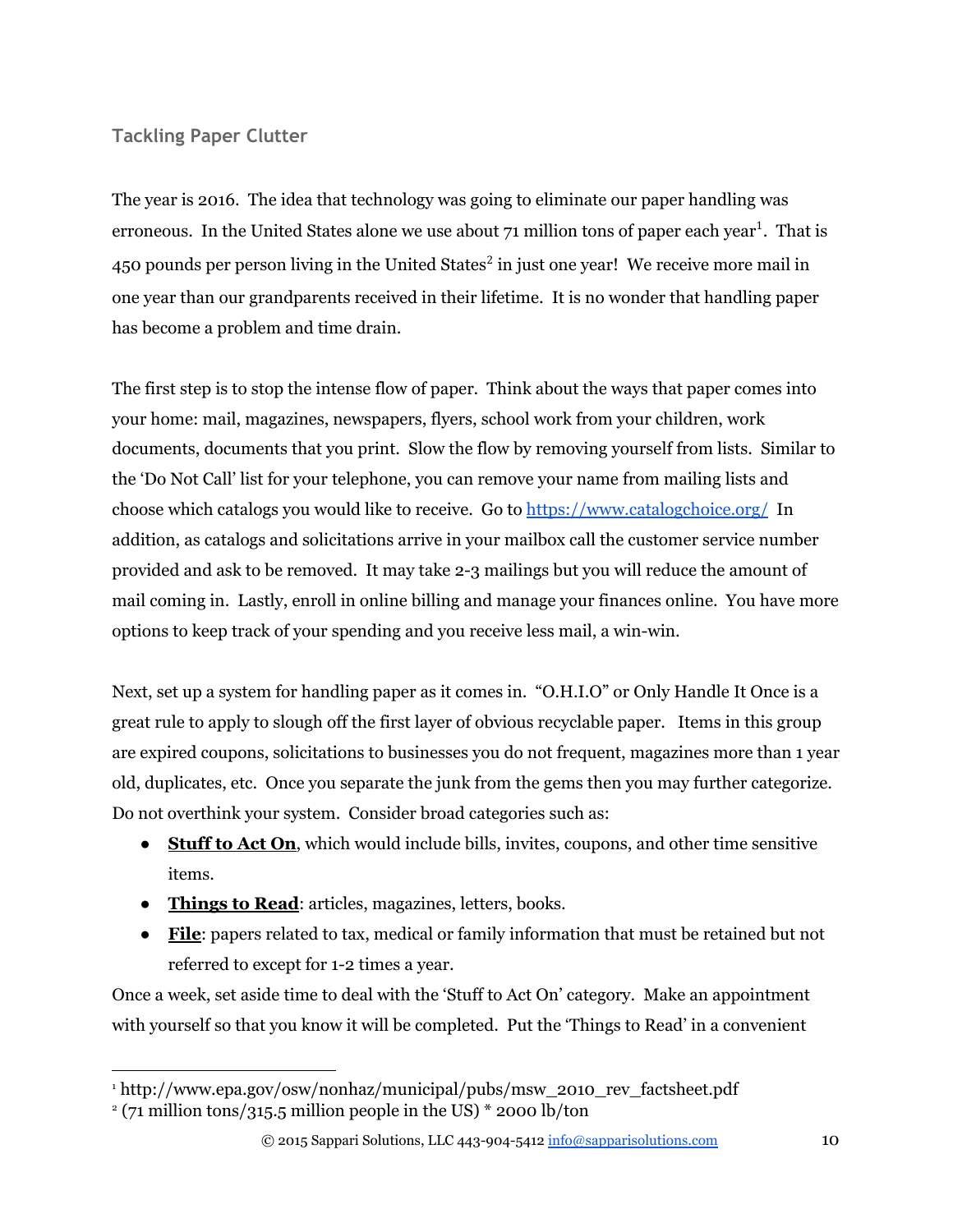spot like next to your bed, in the bathroom or in a basket near a comfy chair. Be sure to empty the basket when it gets full! File your bills once a month. Plan to purge your files a second time as checks clear and items become irrelevant.

#### **Create a filing system.**

Using layers, create a filing system. Layer 1: Action is for papers that need to be handled every day. These can be stored on your desktop in file box or using a pile filing system. Layer 2: Reference is for items that need to be accessed weekly or monthly. This is the place where your traditional filing system with hanging folders and filing cabinet comes into use. You may also use a bookcase for books and supplies. It is not necessary, and often counterproductive, to create a category for every item that needs to be filed. Like your paper handling system, your filing system should allow for broad categories. You want to be able to find the item you are looking for in two to three minutes. A file for 'Utility Bills from 2013' would be easier to maintain than files for each billing company such as 'Water', 'Electricity', 'Trash'. Remember the question, '**How hard would it be for me to get this information when I need it?**' Rather than saving each document in the chance that you might need it someday. Layer 3: Storage is saved for the few items you are required to retain for tax, legal or sentimental purposes. These items do not need to live in your office but can be stored in a closet or off site facility. Use bankers boxes and label clearly with the items inside and when they can be destroyed.

Paper is constantly coming into your life, into your home and into your office. The trick is threefold: slow the flow, have a system to handle the paper, create a filing system that allows you to find documents when needed. Don't forget to be green as you go, you can save 1 tree per year by recycling as you discard.<sup>3</sup>

#### **Photographs**

We have discussed working with your digital photos, but what about the photos that you have in closets, drawers, and various other places, that you come across as you are working on the projects around your home? What do you do with them, in the short term, as you find them, and then when you are ready to make a project out of them?

<sup>&</sup>lt;sup>3</sup> http://science.howstuffworks.com/environmental/green-science/question16.htm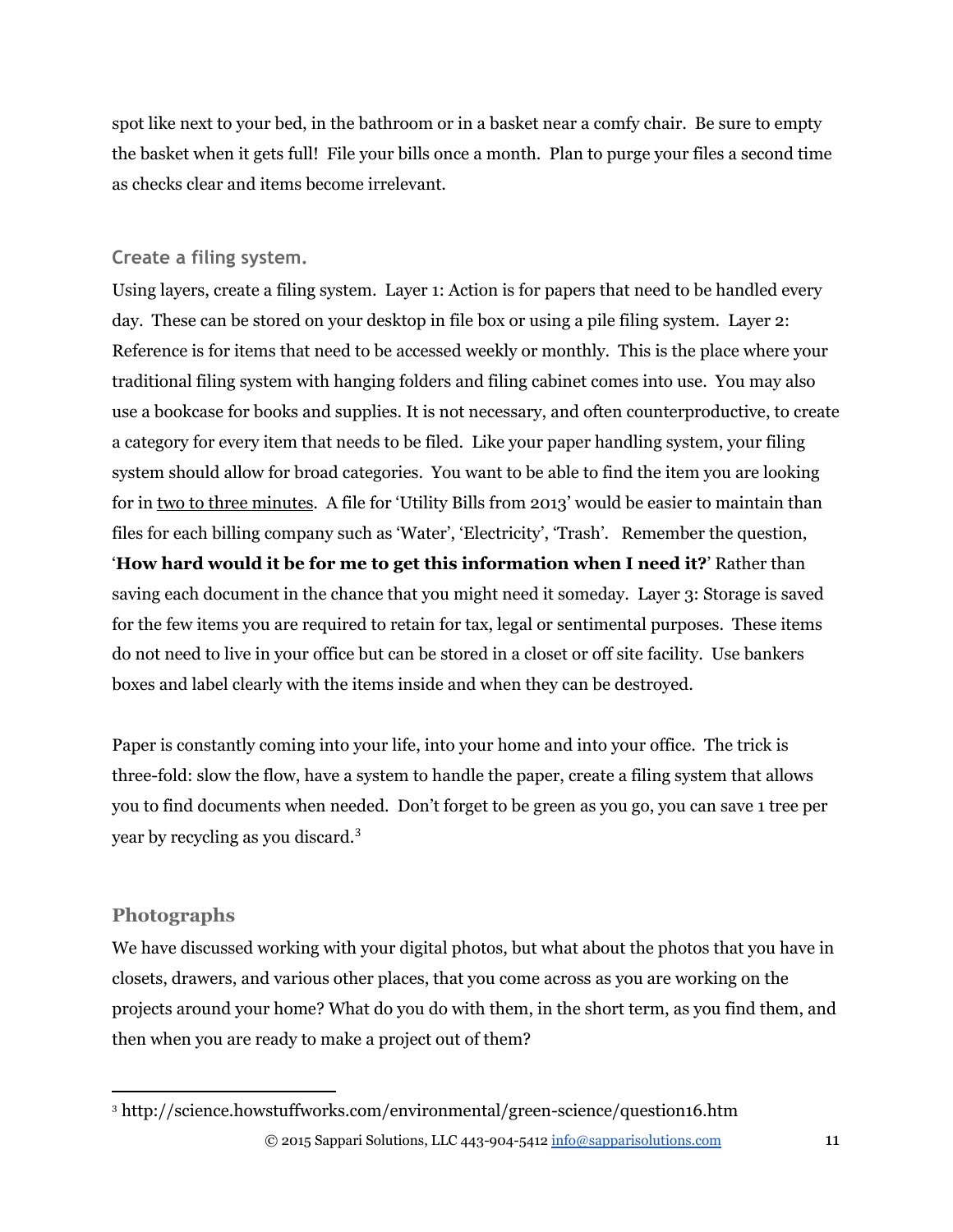While you are in the process of working through the larger areas of the home, photos can be a real distraction. They are pieces of your past. They bring to mind people and places that you may not have thought of for a long time. It can be tempting to grab that snapshot of Mom and the grandkids and decide, right then and there that you need to put it in it's place, but then you remember; you don't have the albums that you intended to buy, and where is that box of photos from that year anyway? The attic! Yes…..no. Do not go to the attic.

There are very good reasons and methods for organizing your photos, but unless you have decided that this is the time to make it the top priority, you simply need a place to store the photos that you do come across, with the promise that you will get to them when it is their turn. You will want this to be a place that you intend to store all your photos so be sure that it is large enough for the number of boxes and possibly albums that you may come across.

You should get boxes that are just for photo storage. These can be found at most office and hobby supply stores. It is important that they are made of the right material and that they are of archival quality.

Keep one of these boxes handy when you are working in a space where it is likely that you will come across photos, and simply put every photo you find into the box. Don't reminisce, don't try to figure out who is in the picture, don't call your sister. This is going to be a lot of fun when the time is right, but if you let these things pull you away from the job at hand, you will lose momentum.

As the boxes fill up, take them to the place that you plan to keep them until you start the photo project, or if you already have a place to work on them, leave them there. You might want to label the boxes with the locations in which you found the photos; for example "Office Closet", "Living Room Side Table Drawer", etc.

When the time is right, and you are ready to tackle the photo project, you can find articles online, such as this blog post at the blog "Home Storage Solutions 101 How to Organize Photos" http://www.home-storage-solutions-101.com/organize-photos.html This post contains step by step instructions and ideas.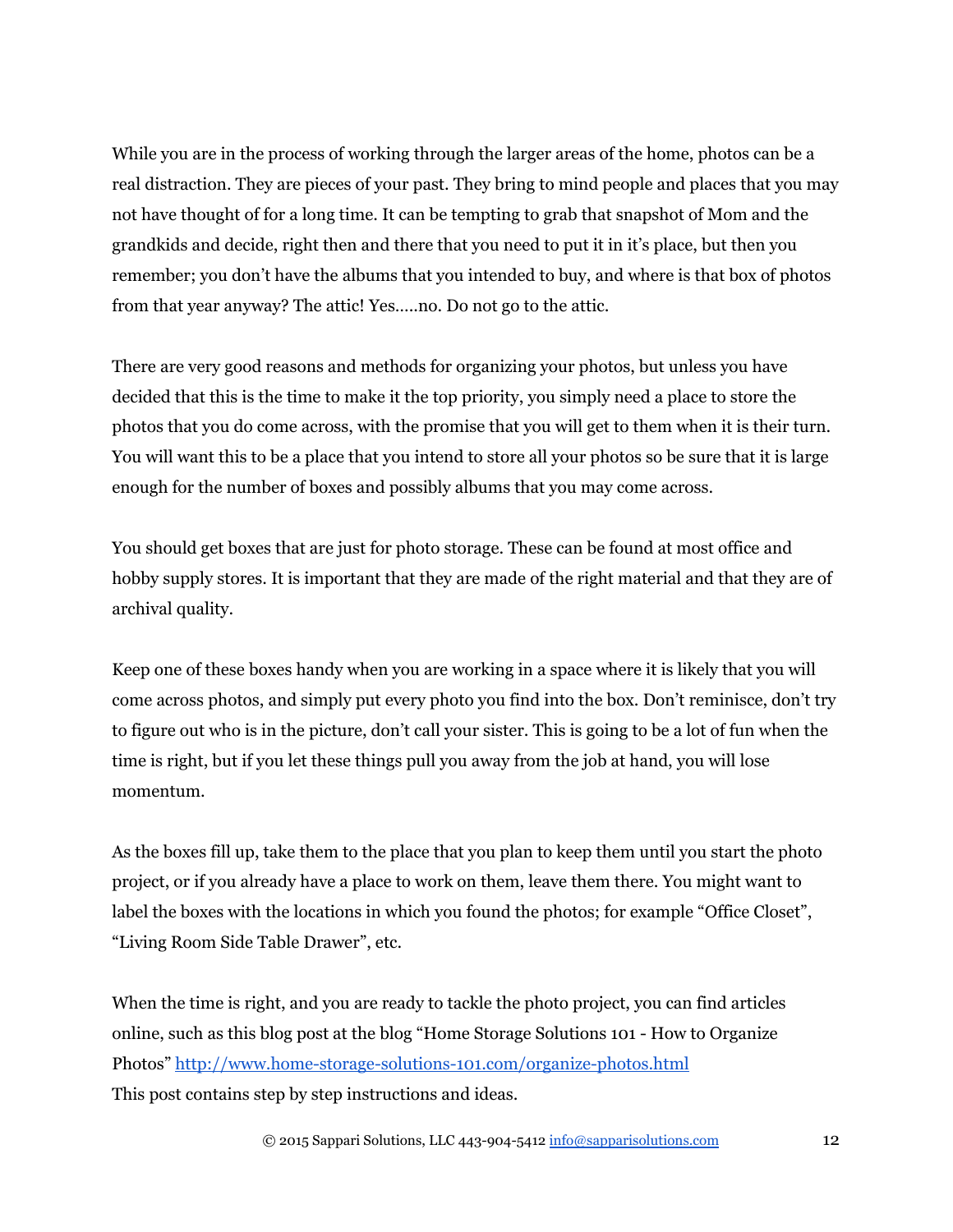There are many more that you can search under "Photo Organizing".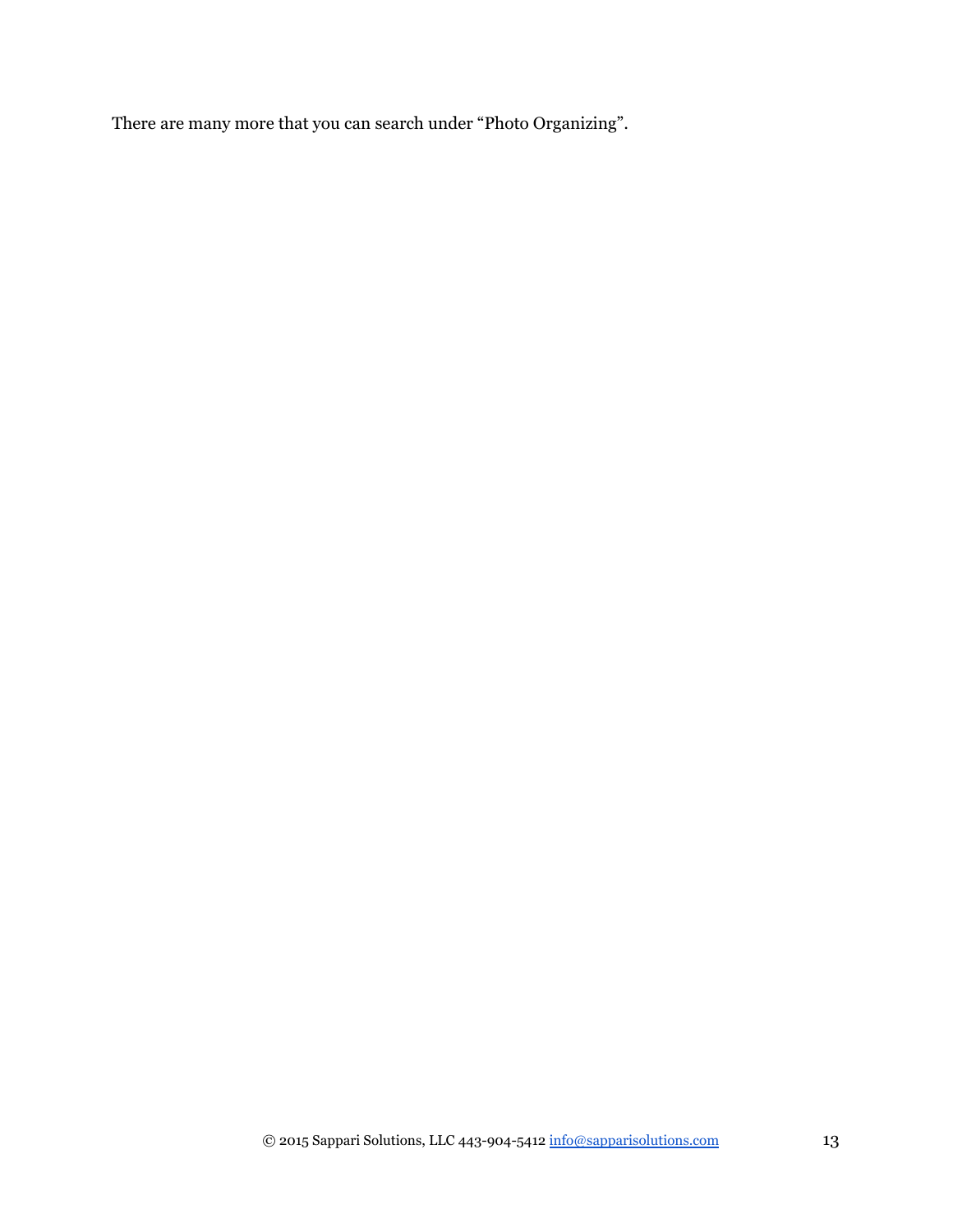#### <span id="page-13-0"></span>**New Year's Resolution: Get Office Organized**

How often is this resolution on your list? Start the year right with a clear, organized workspace and you will not only cross this resolution off your list but you will also improve your productivity and reduce your stress. Often, we do not set aside time for cleaning, organizing and maintenance tasks because they do not fit into the multitude of deadlines we have at hand. However, a workspace that functions well is essential for maximizing the time we have to get things done.

These days it is hard to stay on top of an orderly workspace. Because many of us work from multiple locations and carry digital devices to help us stay connected at all times, we are constantly connected and our work is everywhere. In spite of the digital age, we have more paper to deal with on a daily basis and we are attempting to fit more activities into the same amount of time.

Bruce Hechmer has been the office top producer at Long and Foster Real Estate in Belcamp, MD for seven of the eight years that he has been a realtor. The first year, when he wasn't the office top producer, he was Rookie of the Year. As both a successful realtor and an attorney at law, Bruce is well acquainted with getting things done. He has systems in place and does not miss appointments, has an excellent rapport with his clients and he knows how to produce great results but, with papers and notes on every horizontal and vertical surface, even the floor, Bruce's office was an eye sore. He needed to organize, but keep in place those systems that were working well for him.

In only four hours with an organizer and the same amount of time on his own, Bruce was able to transform his office from messy to neat and keep the systems that have been so successful for him.

Follow these steps to tackle the ever-growing mountain that is your desk and you, like Bruce Hechmer, will be checking 'Get Office Organized' off of your resolutions list.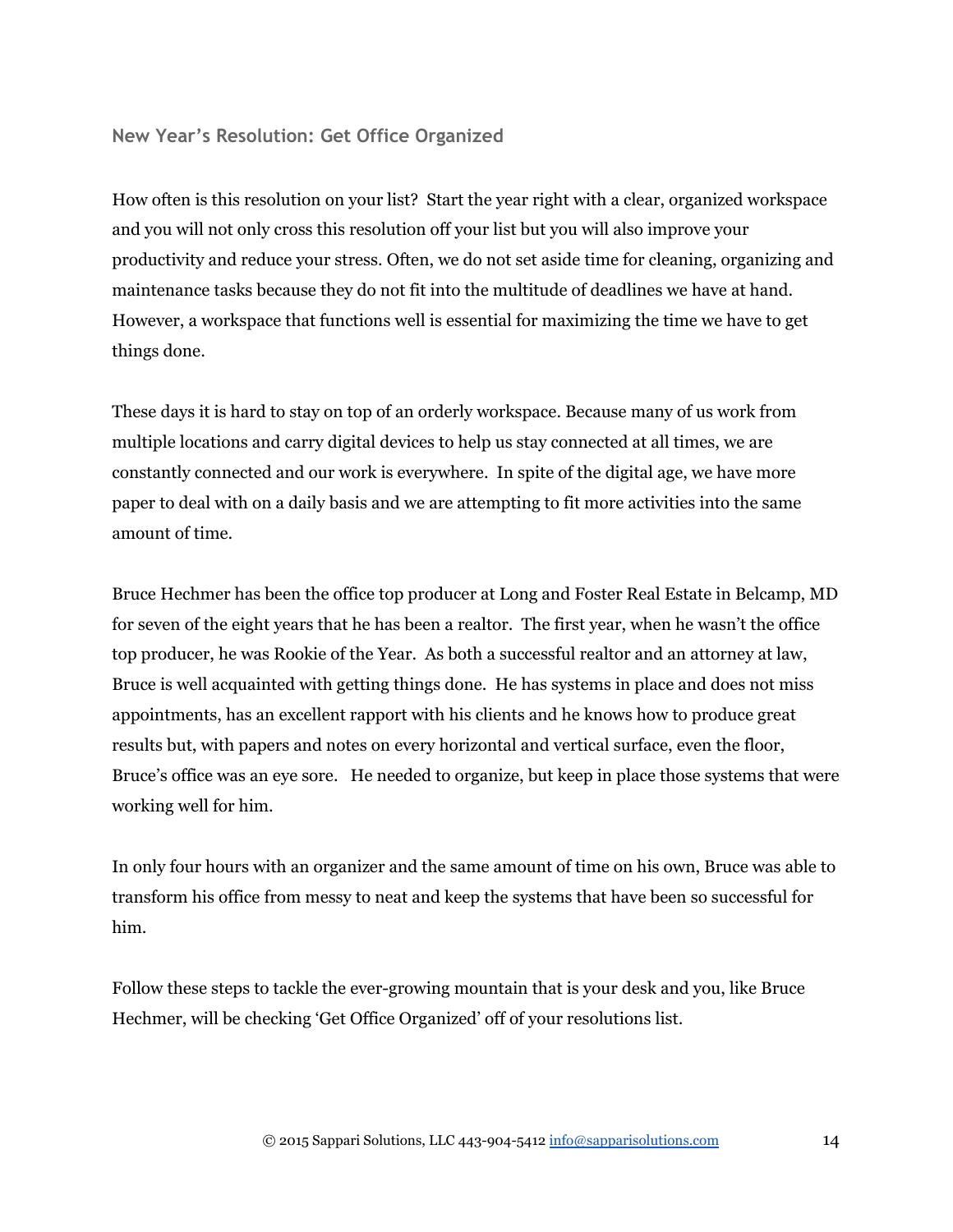1 – **Dedicate Time**. You will need to set aside time for this project but it does not have to be all at once. Set an appointment with yourself to work for two hours the first time then 15 minutes daily until you are satisfied. You will make progress and learn the habit of maintenance.

2 **Gather your supplies**. You will need a trash can, several large boxes (depending on how much stuff is on your desk) a box to act as your 'inbox', a box for papers to be shredded or recycled, a shredder, file folders, a place to put those folders (either a drawer, a portable file box or a desktop file box), hanging file holders, a labeler or sharpie, your planner/calendar and a notebook or your computer. It is helpful to have everything you need at hand so that you do not spend time searching when you could be working.

3 – **Clear your space**. Use the large boxes that you acquired. Put papers to sort through in one (or several) boxes and all the other items in a box of supplies. Take this time to sit back and envision your space. Write it down in your notebook or in a file on your computer. Where would you like things to go? The items that you need or use the most should be within reach on your desk. The items that you need periodically will go in file drawers and the items you must save for tax or other reasons should go in file boxes in storage.

4 – **Set up your space**. Replace the items that you have removed starting with the tools you use the most. You will likely need a place for: your computer, writing tools, a printer, an inbox, supplies like paper, stamps, envelopes, business cards, etc. and a telephone. Next replace the items that you use periodically: books, brochures, manuals, etc. Your last category for items to save will come as you sort through the paper you have collected.

5 – **Deal with the paper**. You will sort the papers and attempt to touch them only one time in this process. You will use the principles outlined in the book, Getting Things Done by David Allen. Pick up the first piece of paper. Is it still relevant? Can you complete what needs to be done within 2 minutes? If so, do it. Otherwise start a to-do list in your journal or on your computer and place the paper in a folder titled 'To Do'. If it is an event to attend, RSVP and record the date in your planner along with the pertinent details. If it is a paper to be filed, either do so or create the folder to file it. Paper takes a while to sort and this is the place where your habit building will come in working a little bit at a time to move through the box.

6 – **Maintain your space**. Even before you have completed the task of sorting through the paper you will need to begin to maintain your space. As new paper comes in, place it in your Inbox. Schedule an appointment with yourself daily to sort your inbox as you have done with the rest of the paper. Make a point to write down items to do as they come into your mind on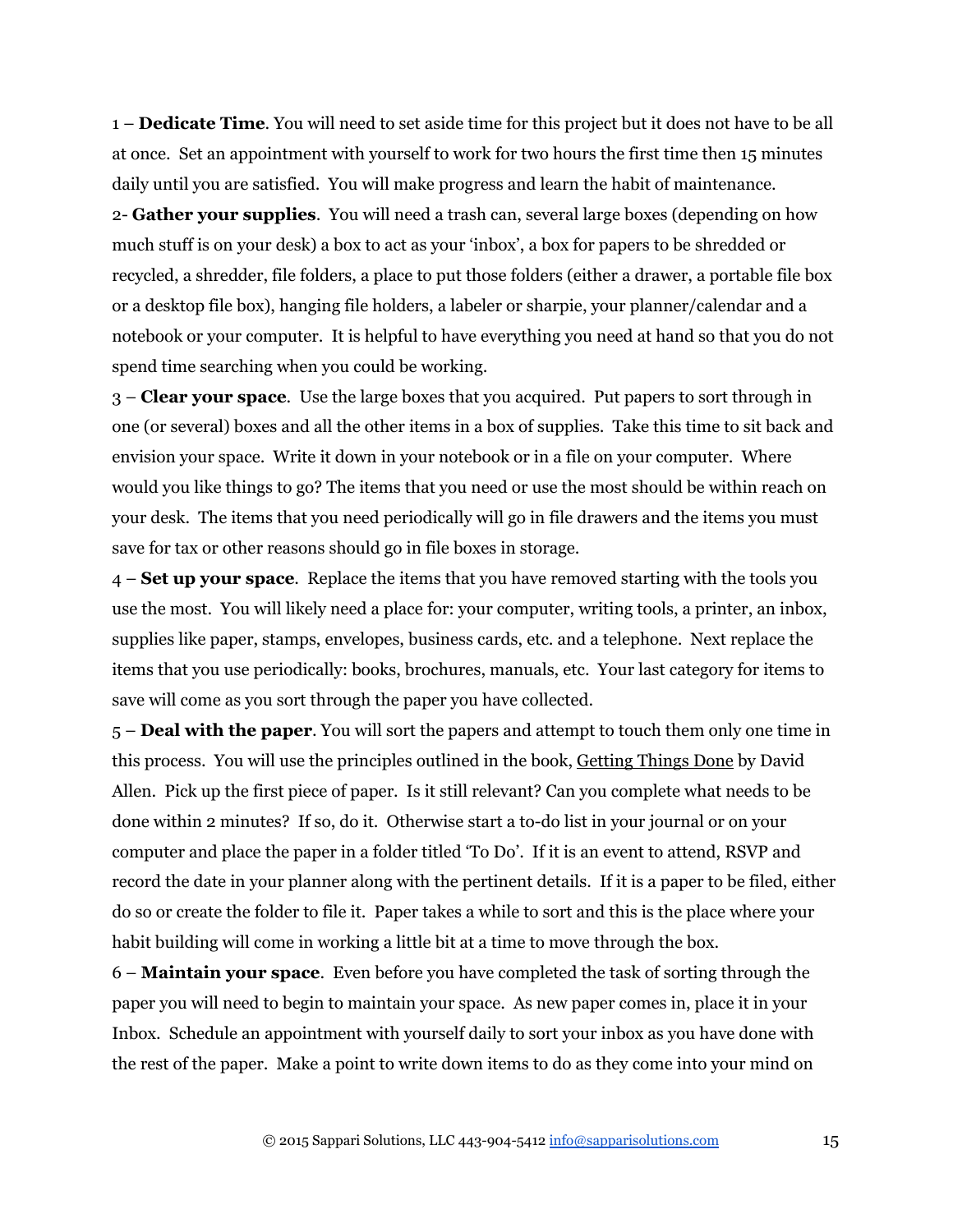the list you started. There are many to-do apps available including: Omni Focus, Remember the Milk and Nirvana.

7 – **Increase your productivity.** Make good use of your new space by following these tips. Make the first activity of your day a task that requires deep thinking, instead of checking email. Set times during the day to check and respond to email and make phone calls. At the end of your day, write down your to do items, clear your desk and pick three tasks to complete the next day.

The biggest success factor for Bruce's office clean up was the removal of out-of-date items. I call this the 'first layer' cleanup, by removing the obvious items – papers for appointments that are completed, old client filing, trash, duplicates, etc, you will make a large visual impact that will encourage further clean up. After clearing this first layer, the office was rearranged to create a more open feel and provide increased horizontal workspace. Items used only periodically were moved to the filing cabinets and those cabinets were placed in one corner. Items that needed to be accessed frequently were placed with the line of sight and at Bruce's fingertips in desk drawers. Because Bruce works from home and his office, I recommended a laptop to replace his outdated desktop computer to provide more room and better access to his information.

Next, the files that were on the floor, so that he could see them all at a glace, were organized in a step file sorter. Large tags were added so that the visual cues Bruce was used to were still there. He has a large, well-established client base of friends, family and referrals that he keeps in touch with by thank you notes, photos, and annual Christmas letters. Having that kind of encouragement produces positive energy so we kept those, his children's school photos and artwork and the awards for his achievements and simply neatened them on the walls.

Now, take time to schedule an appointment with yourself to get started on your own office clean up. You will be amazed at what you can achieve with even a small amount of consistent effort. The results for both your comfort and your productivity will show and you will make this year the one you check off, "Get Office Organized." Happy New Year!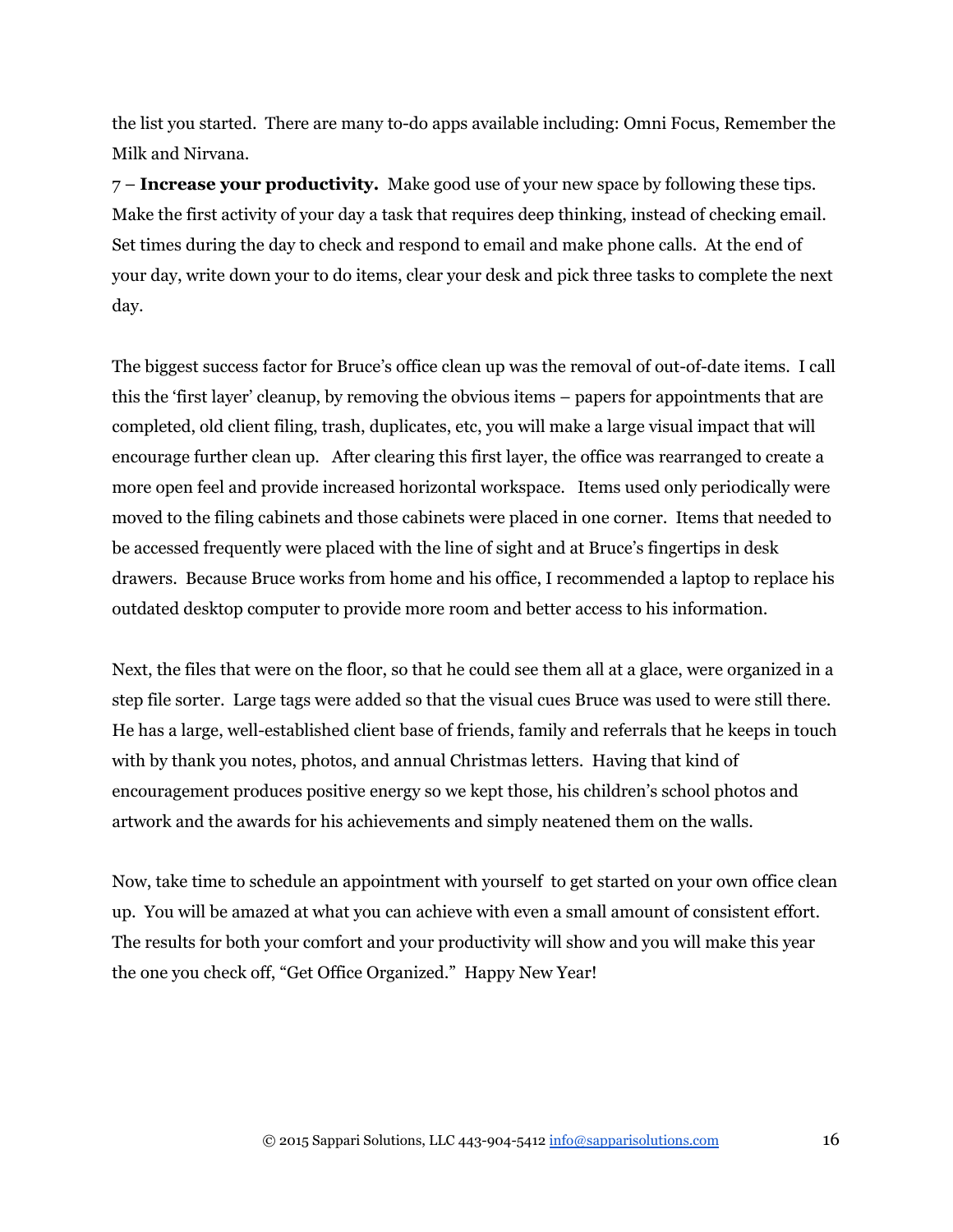#### **Kitchen**

<span id="page-16-0"></span>**Sort Your Spices From A to Neat!**

As an avid cook and foodie, kitchen organization is near and dear to my stomach… I mean heart. The kitchen is called the 'heart' of the home and must include not only food prep and storage but also accommodations for entertaining, serving, household management, and family activities. How does one find the space to do it all? With zones. Using zones allows for compartmentalization and organization of all the activities that often take place in the kitchen.

No matter what kind of cook you are, you will have a zone for food storage. Handling this zone well simplifies food preparation and keeps you focused, especially if you have specific dietary needs.

Make a Master List. This list is everything that you need to have on hand in your pantry, refrigerator and freezer. You can start with a prepared list, like this one from [EatingWell](http://www.eatingwell.com/healthy_cooking/healthy_cooking_101/shopping_cooking_guides/guide_to_stocking_your_pantry) [Magazine](http://www.eatingwell.com/healthy_cooking/healthy_cooking_101/shopping_cooking_guides/guide_to_stocking_your_pantry) or create one of your own. But whichever path you take, be sure your list contains everything you need to make a week's worth of meals. If you are not sure what to put on it then:

- Check your past grocery receipts
- Shop at Wegmans? Use their online tool to track past purchases and make a list. Bonus – your list is ordered by the layout of the store.
- Start a file on your computer with the following categories: Fresh, Canned/Dried, Prepared, Bakery, Baking, Beverages, Frozen, Dairy, Meat
- Check out  $\frac{my \text{ master list}}{M}$  for more ideas. It was created for a plant-based family of five.

**Meal Plan.** Your master list should allow for 5-7 basic "go to" recipes plus enough for breakfasts and lunches. If you have your pantry stocked, then you can always answer the question of, "What's for dinner?" You are less likely to splurge on last minute purchases.

**Store Your Food.** You will have at least three areas of food storage: Dry or Pantry; Freezer and Refrigerator; and Spices or Baking.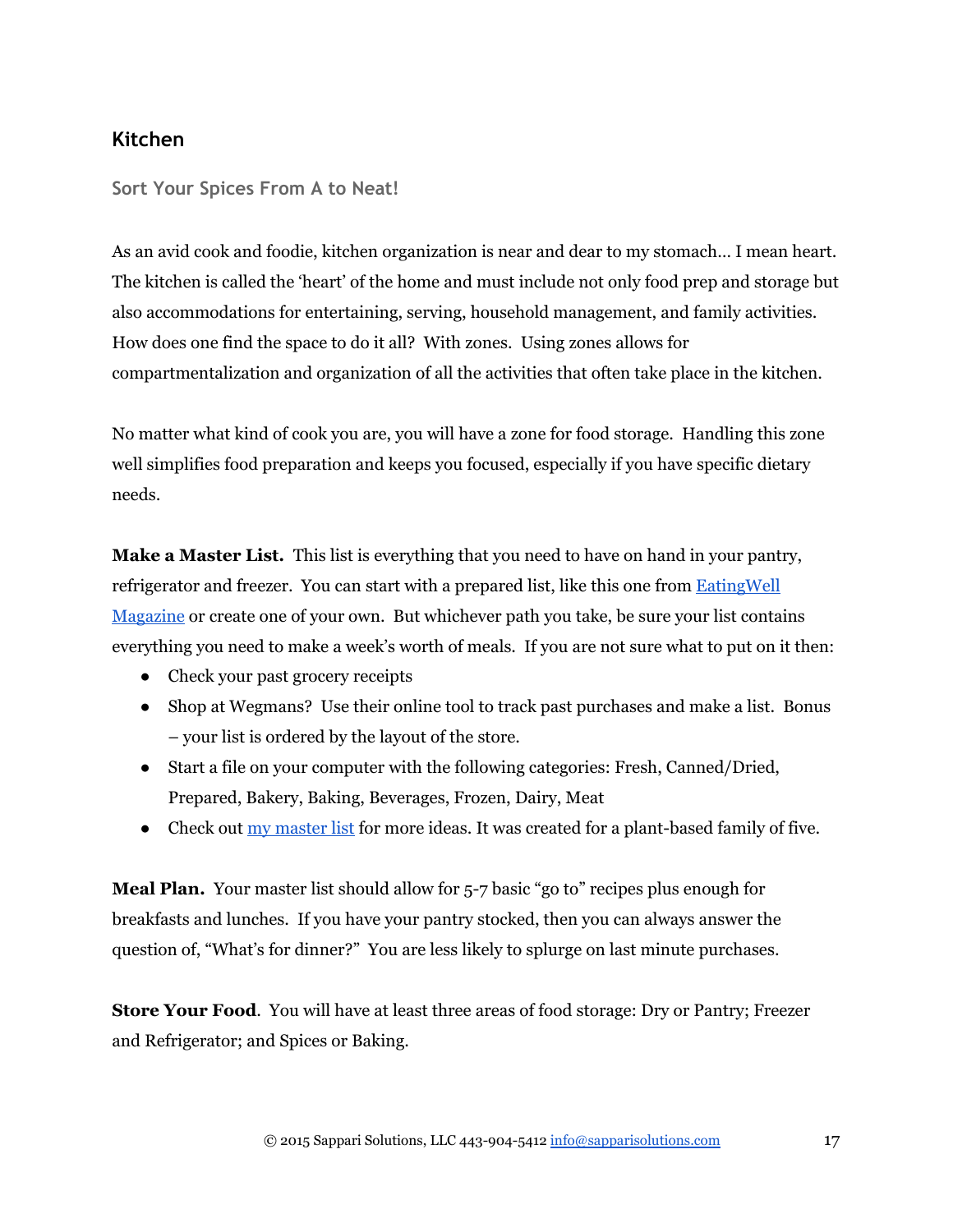My favorite dry storage for easy access and viewing is wide mouth canning jars either quart or pint sized. Use a permanent marker to indicate what you are storing and how to prepare it on the lid of the jar such as, "Brown Rice – 1 c rice to 2  $\frac{1}{4}$  c. water – cook 45 min" The jars are air and water tight and line up nicely in a cabinet. They also show clearly how much of each staple you have left. They make storing and transporting left-overs for lunch simple.

In the freezer, use permanent markers to write directly on freezer shelves and indicate: veggies, fruits, meats, prepared foods. Use reusable grocery bags, not plastic bags, to group like items together. These bags will not tear as they get cold and you can remove the whole bag at once to get to items behind or underneath eliminating the constant shifting or things getting lost in the freezer.

Use a similar technique as the freezer in the refrigerator to assign shelves for left overs, beverages, fruits, veggies and condiments. Be sure to clean out old food once a week to keep your refrigerator in order.

Your spices, baking supplies and cooking oils are best kept near the cooking area. Be sure never to store these directly over the heat source as it diminishes their flavor. If you buy items in bulk, transfer to airtight containers and store the extra in the refrigerator or freezer.

**Label**. In all your organizing, labeling takes the guesswork out of your system and allows others to participate in using the space. Be sure to consider the other users of your food storage zone when you place items so that cereal is not too high for little ones to get their own and older adults do not need to bend and stretch to get their food.

Food storage is just one zone in the kitchen. Consider the zones for your other activities and group the items together for that zone. You can make the most of a small kitchen space and make a larger one more efficient. Bon Appetit!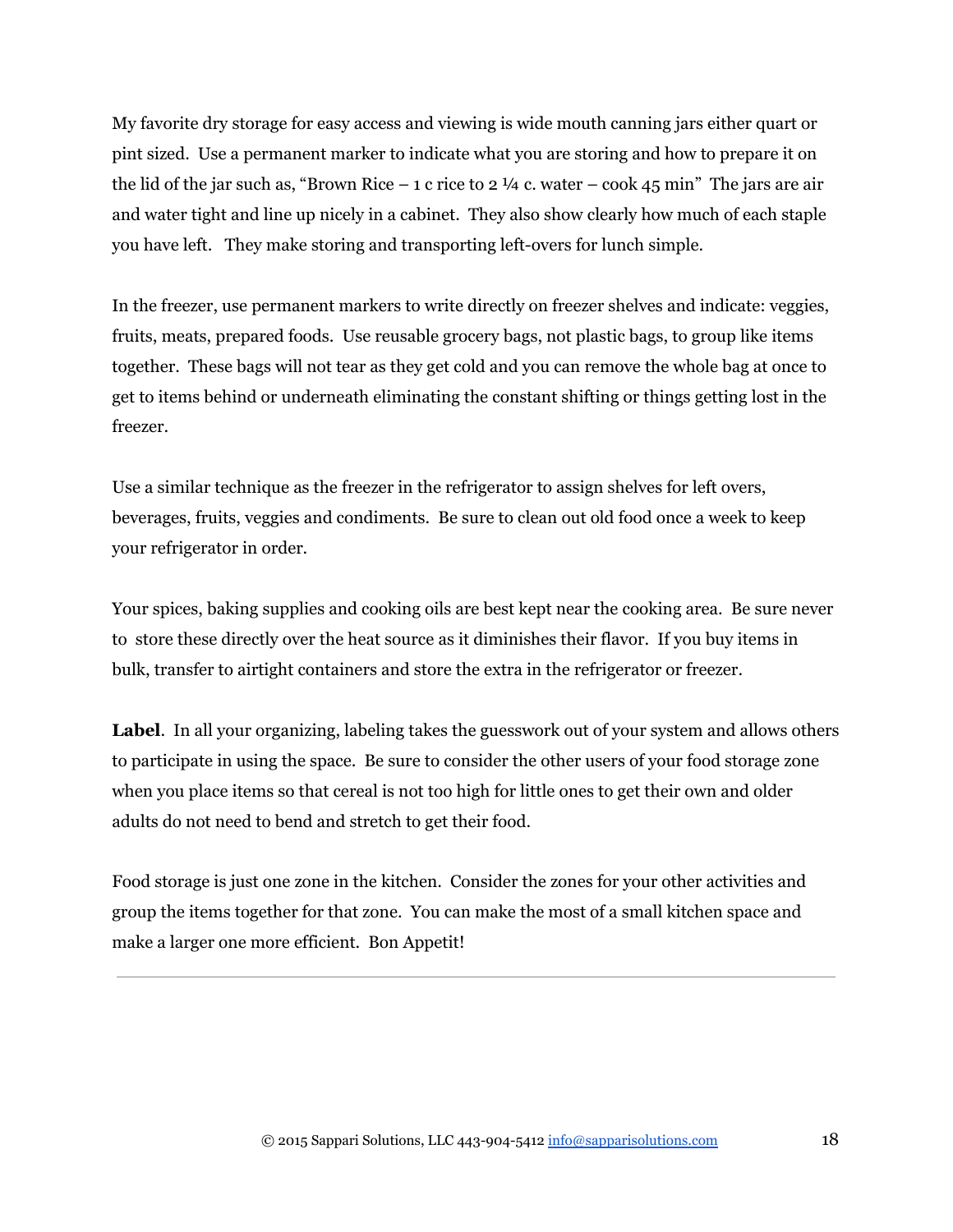#### **Storage Spaces & Closets**

<span id="page-18-0"></span>**Skeletons In Your Closet?**

Do you have skeletons in your closet? If so, you are not alone. This year Sappari Solutions Professional Organizing and Everything Goes Consignments and More held their 2<sup>nd</sup> 'Messiest Closet Contest.' It was difficult to choose a winner because there were so many qualifying applicants! But rest assured, a winner was chosen, the work to make-over this closet was completed and those skeletons are going to have to find someplace else to reside.

When this year's winning closet was submitted one specific part of it's description stood out, "I often use my camping headlight when I need to find something." Can you see it? I can. It speaks to so many poorly set up closets. In addition, the home was built in 1932 when closet storage was at a minimum and those closets that were available were small or awkward.

What follows is a description of our work with this 'messiest closet' and how you can tackle yours.

First of all, know your closet's purpose. This may seem a bit grand for a lowly closet but defining the space is the first step in getting organized. When we take care of our storage areas, an often neglected space, we free up room to make our main living areas more functional. It may not seem like a priority but by working on storage areas early on in your organizing project, you will have the room to create the home you desire. For our closet winner, the purpose was storage of the following items: clothes, books, school related items and shoes. When we got to work, everything that did not fit into these categories was put away where it belonged or purged.

Second, categorize. If you are having trouble with step one, then try step two to reveal what kinds of items you have been storing in this space. By grouping like items together, you will see how many of each is in the space. You can evaluate if your closet's purpose is in line with the way it is being used. I invite you not to force a system that is destined not to work. Think about your existing habits and be sure that these habits and your desired purpose for the closet will support each other.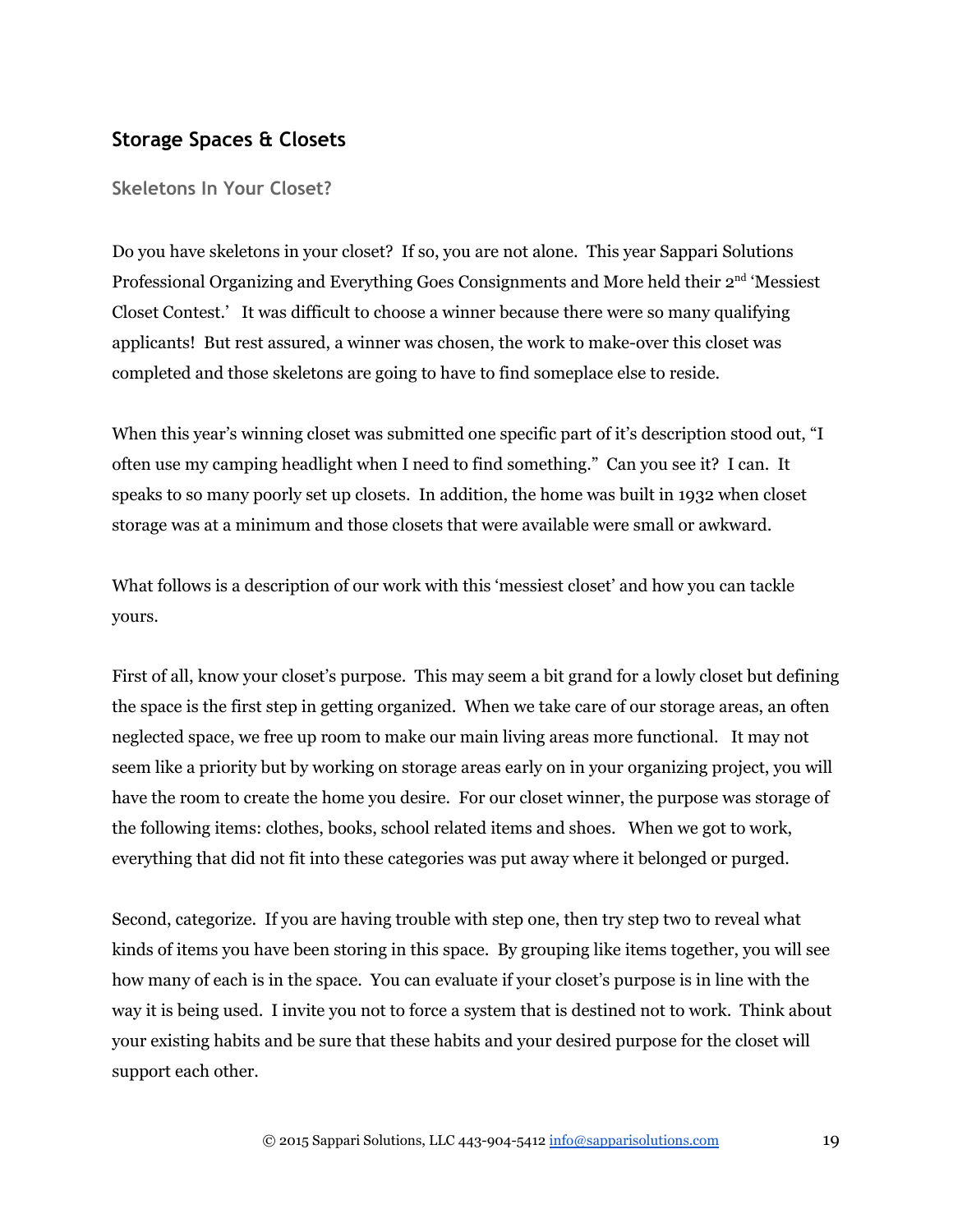Third, purge. In most instances, the American population has more than they need or could possibly use. Purge what you are not using, is the wrong size, worn out or brings back bad memories. In most cases, you can cut down the contents of a storage space by half, without much effort. It may seem like a high number but, it is normal to hide away those items we do not want to deal with or make decisions on. When you finally sort your things, you find that you are ready to let go. From the our closet winner, three bags of donation and two bags of trash were collected.

It is often easier to let items go if you know they will be used. Consider a donation such as a local shelter or a consignment shop where you could earn cash for your stuff. Remember to recycle when possible. Earth911.com is a great resource to find recycling options for unusual items.

Fourth, put away. Every item needs a home but sometimes things just get misplaced. In our winning closet, which was in a daughter's bedroom, Mom's clothes had accumulated and items that belonged in the daughter's new apartment were living here. A dresser that had been a catch all was sorted and items were put away. If your items do not have an assigned home, it is impossible to put them away. You will also find that you have more family support if all family members know where things belong.

Now that you know what you are storing, you can put into place a closet system. You have many choices, from the standard bar across the length of the closet to a more customized system. Some are self installed and others include installation. The Container Store [\(www.containerstore.com\)](http://www.containerstore.com/) has a tool online to help you design a closet from their Elfa storage systems and their customer service representatives are very helpful. A large deep closet is not well served by only one rack to hang clothes. However, you can get creative and use what you have. Consider moving a bookcase and baskets or a dresser into the closet. Store pants hanging on the top portion of a double rack and tops on the bottom. You will then have a more uniform space to store some items on a shelf in between. A shelf was brought in to store the books that were kept in the winning closet as well as a labeled box for keepsakes.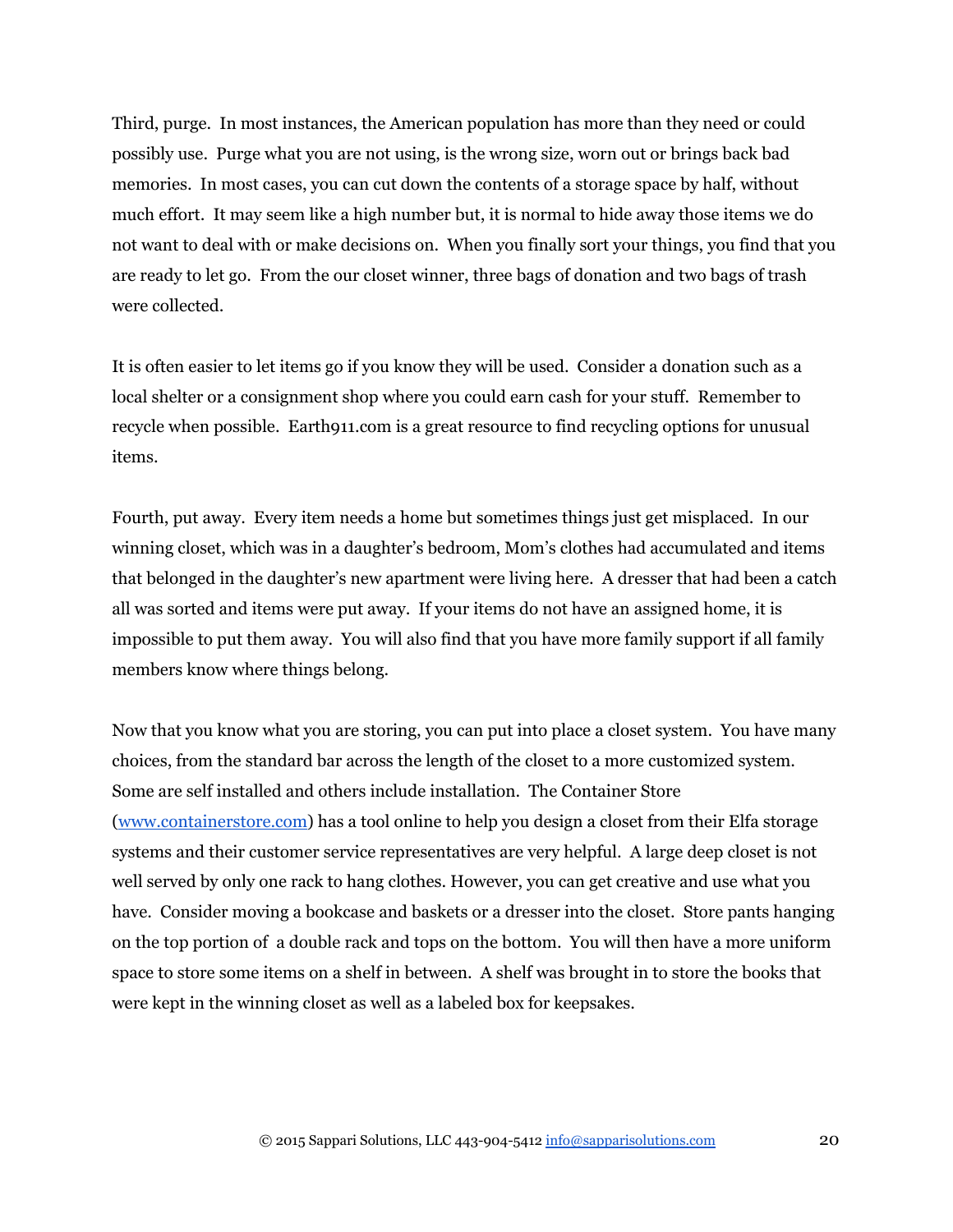Functionality is very important so be sure you have a working light in large closets and doors that open and close properly. These things, as simple as they seem, will prevent you from utilizing the closet if they are not working.

Before putting all of the closet items back in, give your closet a quick clean up. Sweep the floors and wipe down the racks. All of these efforts will encourage you to use the closet keeping the clutter in the remaining parts of the house to a minimum.

After a team effort by Mother, Daughter and Organizer, the winning closet was fresh, accessible and had lost pounds of contents. Here are a few remaining tips to make your closet clean out successful:

- 1. Tackle your closet with a team and make sure that all the decision makers are on board for the makeover.
- 2. If you cannot do it all in one sitting, do not take everything out of the closet. Instead, work your way around the space counter-clockwise. You may need to start from the floor up if the contents are spilling out. Set an appointment with yourself daily to work on this space until it is completed. Even 15 min at a time will get the job done sooner than you expect.
- 3. Make sure you have all the supplies you need before you start garbage bags for trash, sharpie or label maker, boxes for donation, tape measure and paper.
- 4. Make it fun! Turn on music, bring in natural light or open a window to make the task more enjoyable.

Are you ready to chase the skeletons out of your closets?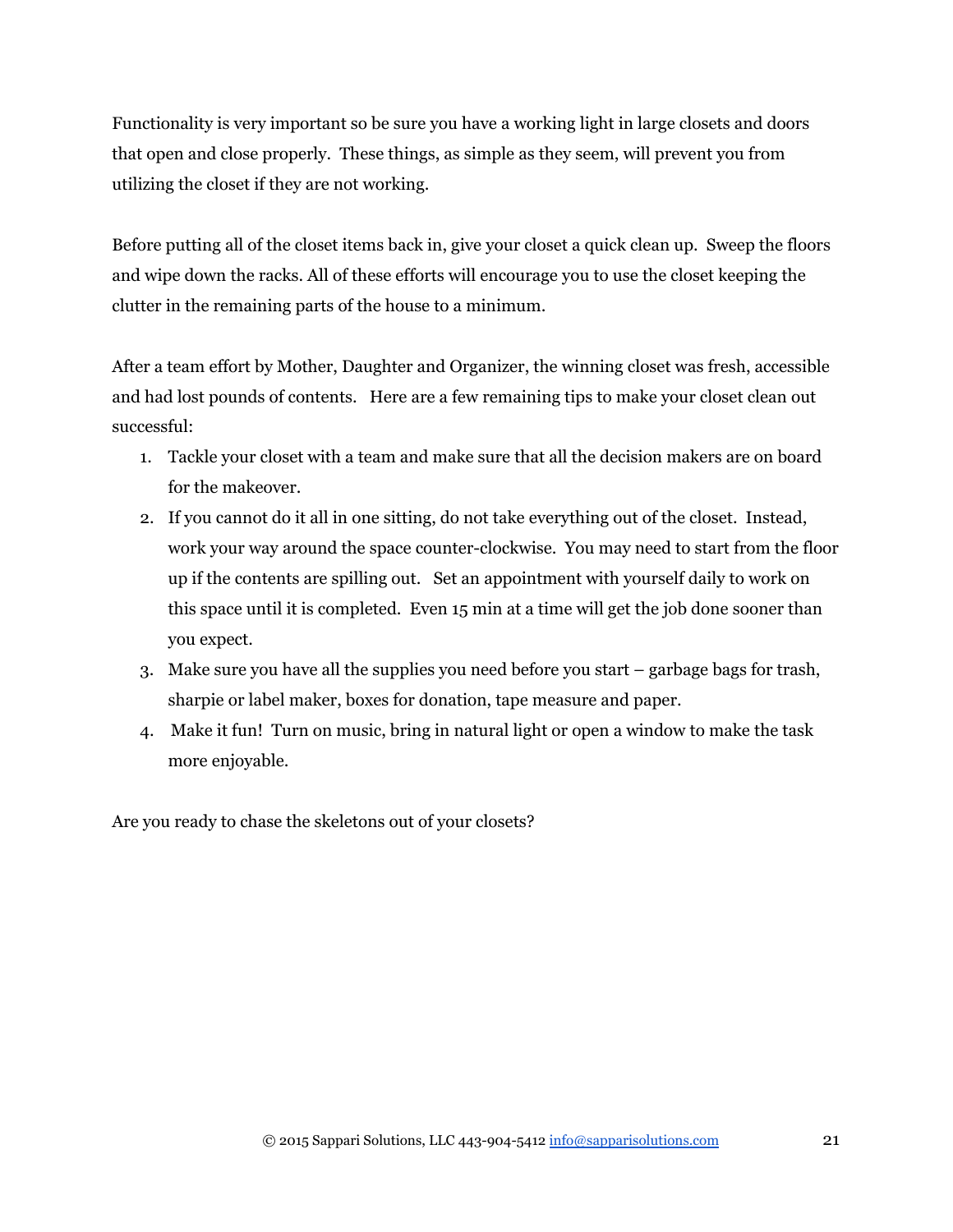#### <span id="page-21-0"></span>**Make‐Over Your Closet**

You know how high blood pressure can be an indicator of heart trouble? It is the same with messy closets and clutter trouble. When you have your storage spaces in check, the stuff has a place to go and does not clutter your home and other spaces. Every year Sappari Solutions, in coordination with GO (Get Organized) Month, sponsors a contest to find the messiest closet in Harford County. This year the event was also sponsored by a local consignment shop.

Choosing a winning closet is never easy with such messy entries from which to select, but eventually one was identified in Abingdon. When Sappari Solutions Organizers arrived, the closet owner stated, "I've already gone through this and will not need to get rid of anything more." Pareto's Principle, the 80/20 rule, applies to clutter just like it applies to everything else. The diagnosis for this closet's issue was that the owner works long hours and never puts anything away. In order to address these issues Jane and Linda took the closet apart and re-worked it. You can do your own closet makeover by following these steps:

1. **Clear Out the Space**: If you have a helper, 4-8 hours and a staging area; you can empty the closet entirely and start fresh. If you do not you can still do this process incrementally. Work on one section at a time.

2. **Group Items**: As you remove items, group them by like kind. In this way you will notice if you have ten pairs of similar black pants or fifty purses.

3. **Choose Favorites**: Most homes could use a reduction in the amount of stuff, remember the 80/20 Rule - You use only 20% of what you own. Pick your favorite items that you would like to keep. Set rules such as picking 5 of each kind of item to retain or one for each day of the week (for clothes). Determine to part with the remaining, non-favorite items. Be sure to know where they are going whether it is consignment, donation, hand-me-down or trash. Put the items to go in large white or clear bags marked for their ultimate destination. Use black bags for trash.

4. **Clean and Arrange the space**: Now that you can see what you are keeping, take time to clean the space and arrange the area for the types of items you have. Many closets only have a bar to hang clothes with no other organizing means. Check out ContainerStore.com for closet organizing ideas or Pinterest.com/SappariSolution An easy fix is to hang a second bar with a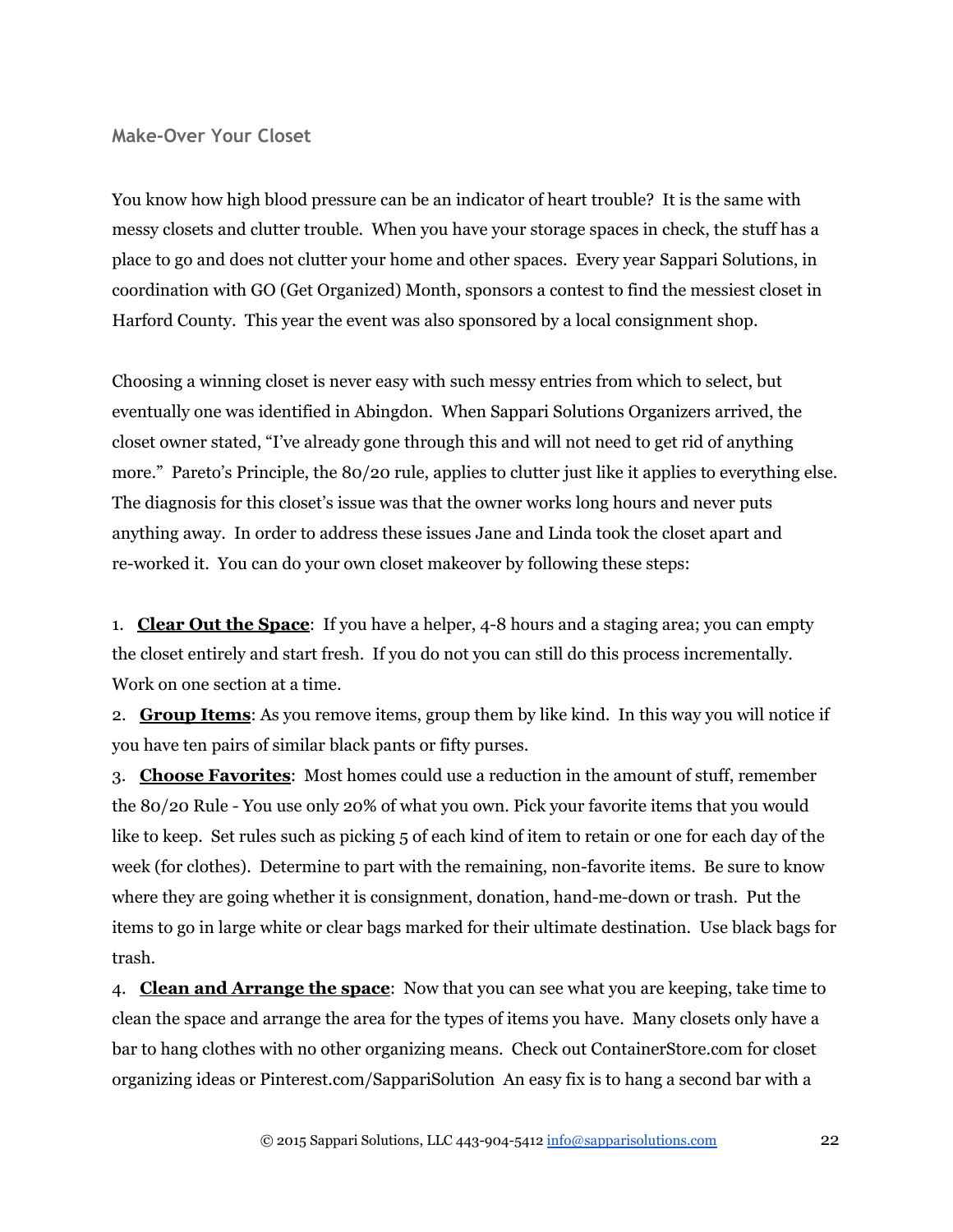shelf and store pants folded over a hanger on the top bar, shirts on the bottom bar and baskets for small items in between. In the case of the winning closet, the organizer unit was moved into a more productive location.

5. **Put it Away**: You could have the greatest design for a closet system but if you do not honor it, you will still have a mess. Take time to put your items back into your closet and identify a 'home' for them. You may want to label or put photos of what goes in each location. When your stuff has a home, it is easy to put your things away. Putting back what you use keeps your home in order and clutter at bay.

After Sappari Organizers worked with the winning closet's owner her response was, 'I could have never done this on my own!' Even more exciting was her response a few days later, 'I am so motivated now! I am going to keep going.'

Projects, like a closet or other storage space, are great areas to begin organizing. Starting in a storage area cleanses you and your home and makes way for the items you truly love and use. Often times the items hidden in the back of a storage area are easy to part with because they have been out of sight for so long, we just forgot they were there!

If your closets are out of whack and you are feeling the pressure of a clutter problem, take time to lower your clutter levels so that your home (and you) and function at its best!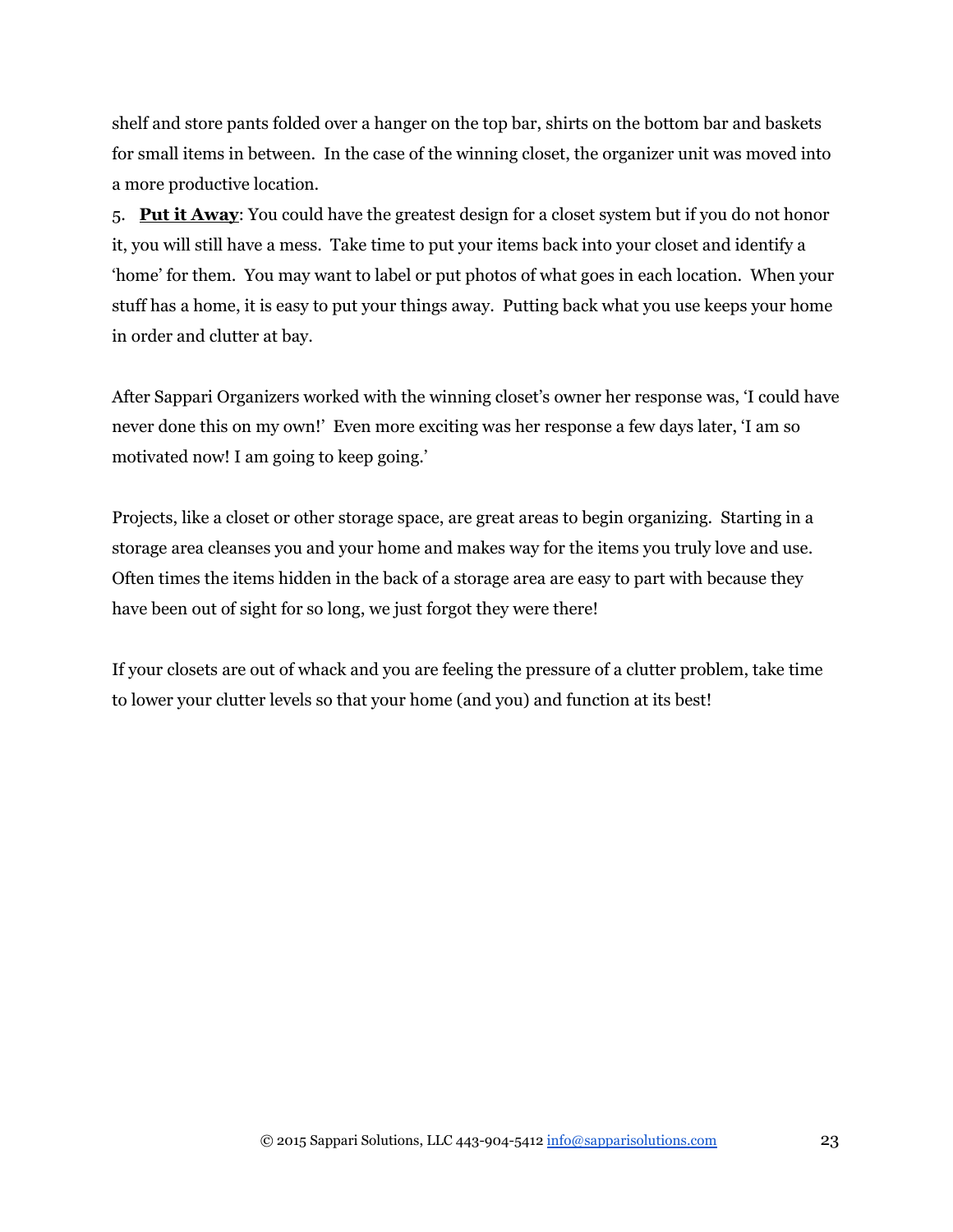#### **Kids**

### <span id="page-23-0"></span>**Cutting the Clutter with Kids**

The family dynamic has to be one of the biggest challenges to organization and efficiency. Does the husband have a need for more organization or less? Do the children have habits in place that are conducive to running a smooth household? Is the homemaker the only one making the effort to change? Who can she turn to within her family? Outside her family? A friend who can watch the children while she works at home? Her husband taking them out on a Saturday? Children do not have a magic moment of enlightenment when they just start running through the house looking for their things and stowing them in the proper places. Neither do they suddenly realize that it is inappropriate to drink Kool-aid in the living room on the couch. (This is my greatest beef against sippy cups!!) Habits are formed from the earliest days. Give them a sippy cup at the table. Give them WATER in a sippy cup if they have to carry one around. A very small child knows the difference between water and juice. Also, the adults in the household HAVE to be willing to re-enforce the rules!!! NO, sorry dear, no beer in the living room either! Every family is unique and every family has a lifestyle and a comfort level within their living space.

Within each family are individuals with their own unique needs, likes and dislikes. Different ages require different approaches.

Not every family has the same needs for organization. Some people are very functional amidst clutter. Determine the clutter comfort level in the family and then work to be SURE that everyone feels the same comfort. Children who need neatness may do better if they have a clutter free corner in which to do homework, build things, read etc. Some kids just need a place for their piles. They will probably work better if they can see all their stuff! This is not a license to be a slob! They must not allow their things to drool into the rest of the house and their space must be clean. No dirty laundry, dust, pet hair, etc! Pilers can still be organized.

#### **You are not Mary Poppins.**

• Children need a chance to practice the feeling of a tidy room, matched toys, and being able to find what they are looking for. Telling a child to "Clean your room" is like sending them to the kitchen to cook dinner. They need to be shown the logical way to put things away, and it can be fun!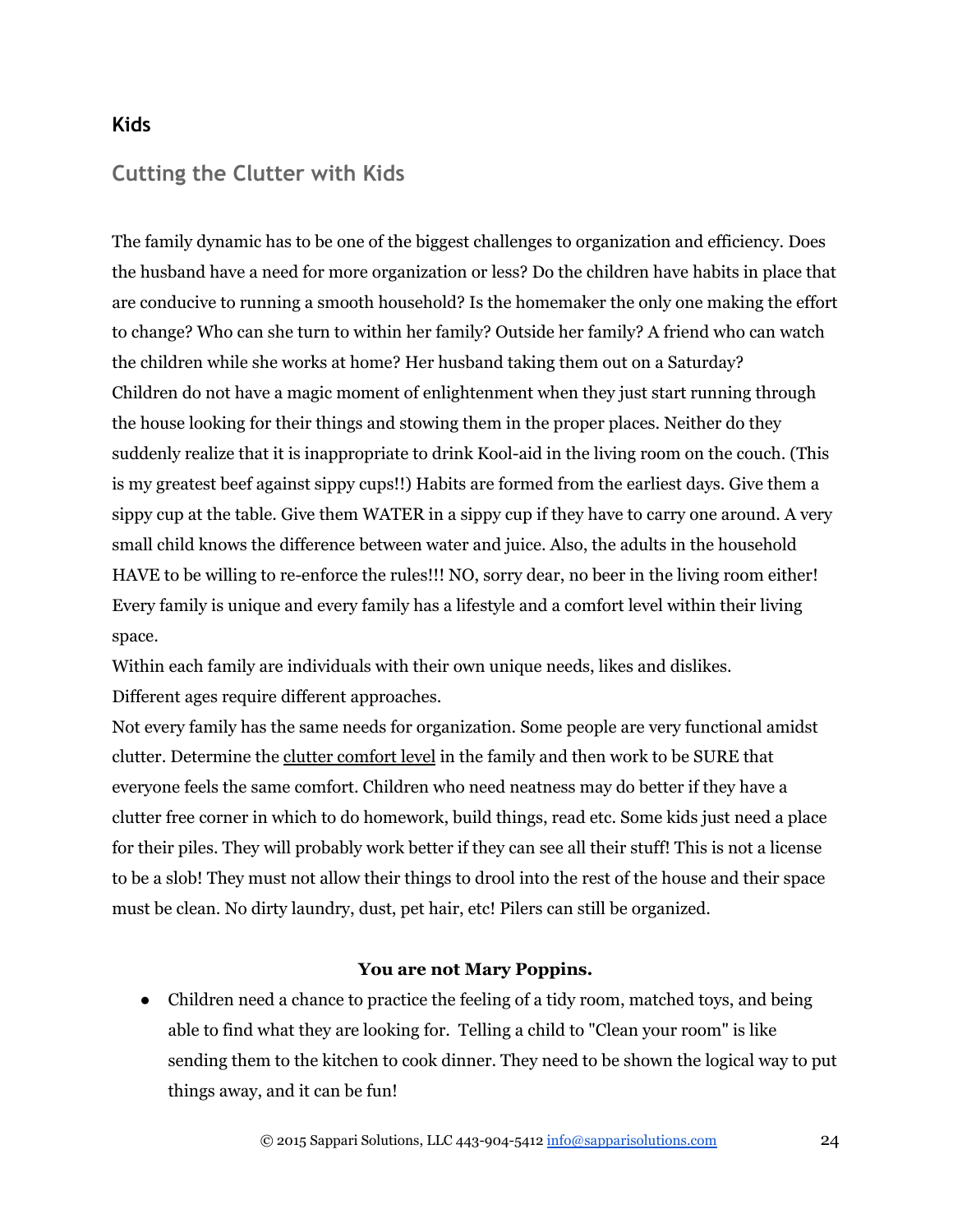- Make a "home" for everything.
- Encourage kids to put things in their home before bed each night.
- Don't let things go. A bedroom or play area can quickly become overwhelming for all of you.

#### **Variety is the spice of life!**

- When you need to deep clean the playroom or the bedroom, change the furniture around and give it a different look.
- Color code shelves, drawers, tubs and bins. It's fun, and it helps provide direction.
- Think about preschools. They always have a way to motivate "cleanup time"
- Try to make it easy to remember what goes where by giving each "home" a name or color.
- Write a poem or draw a picture.
- Encourage sorting.
- Older children need to see how to do it a few times first, but once they know where things go, insist on a picked-up room each night at bedtime. Within reason of course.
- Asking older children to help with the younger ones can teach them the value of systems.
- Try a "Family Closet" in or near the laundry room.This requires a bit of space, but it means that kids do not have clothes in their bedrooms, which can be a major source of clutter.
- Try shelves with bins. Dressers with drawers can be difficult for kids to manage. Drawers are hard to see into, and putting clothes away neatly can be a challenge. The bins can be removed to the floor for easy loading, and can be color coded according to which child is using them, or by what goes in each.
- A "sock basket" on top of the dryer can be used to collect socks and then you can have one of the children periodically pair and ball them. Do not buy socks that have only one mate.
- A seasonal clothing switch-out is a good time to go through and purge worn, outgrown or otherwise unusable clothes.
- Create a homework or study space. This is a place that you develop based on your child's individual needs. Some children need quiet, some need less visual stimulation, some have to have music playing, or a parent nearby for support. Try to have a shelf or cabinet nearby for supplies. Older children that use computers require supervision, so the homework area should be within sight if there is a computer in use.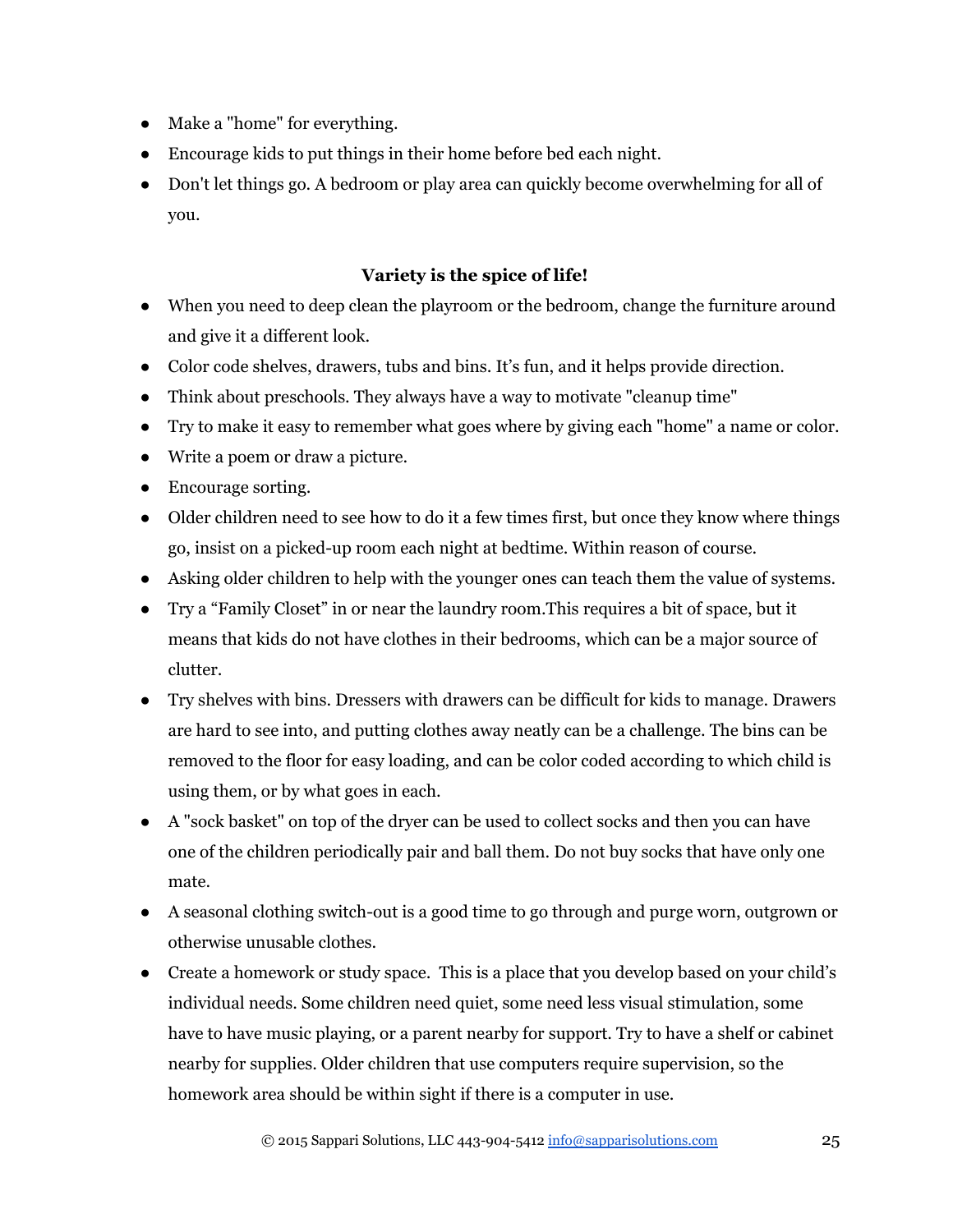● Keep each child's books in a bin or tub, and make it a habit to check and see if there are papers to sign before bed.

### **Our time as families can seem to evaporate everyday if we do not take extra care to manage it.**

Our time is one of the most challenging things to manage, but it may be the most important. Efficiency can give you hours in your day that you didn't know you had. Good time management will certainly carry over into school, work, and many other activities. It can also greatly affect our children's behavior and performance at home and at school. It is a gift that you can give to them.

Do not forget the most important part of all this is that you are the most important person in the world to your family.

Do not let the clutter bring you down. Let the family happen and remember that there will be years and years ahead for clean floors and windows!

THIS is what it is all about. If you have a happy family, you are Blest!